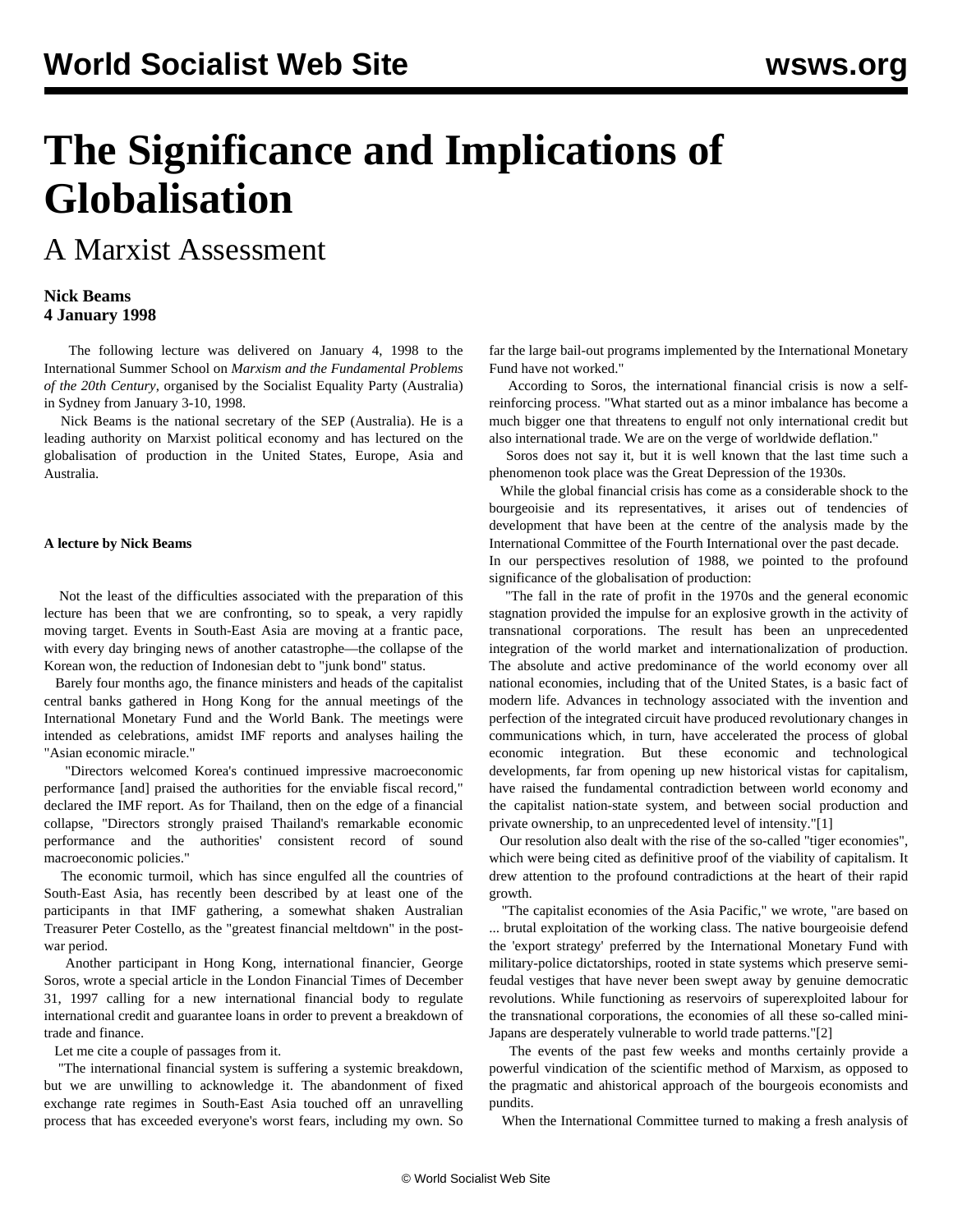<span id="page-1-0"></span>the vast changes taking place in world capitalism during the 1980s, we did so with a definite method. We did not seek to deny the internationalisation of production processes then under way, nor to underestimate the significance of the explosive development of industry in the Asian region.

 We posed and sought to answer the crucial question: what is the significance of these changes for the whole structure of world capitalism? Do these changes intensify, or do they overcome, the central contradictions of the capitalist economy? We did not seek to deny the fact that a significant development of the productive forces was taking place.

 Indeed, why should we? Marxism explains that the socialist revolution itself arises precisely out of the very development of the productive forces, which run headlong into conflict with the outmoded social relations of capitalism. Therefore, at every stage in the development of capitalism, Marxism is always concerned with examining the dynamic of the processes taking place, and making a historical assessment of their significance.

 I have emphasised these basic methodological questions in order to contrast the approach of the International Committee with that of all the middle class radical groups.

 Virtually without exception, they insist that globalisation does not signify a fundamental change in the structure of world capitalism, but is nothing more than a propaganda campaign initiated by the bourgeoisie to intimidate the working class. Consequently, they insist the present crisis in the workers' movement does not require a basic strategical reorientation. The old policies, based on trade union struggles—to apply pressure to the national state—retain their viability. All that is needed is the will to implement them.

 A recent book by two British authors, Paul Hirst and Grahame Thompson, entitled *Globalization in Question* has become something of a Bible for these tendencies. The two authors make no bones about the political conceptions motivating their analysis. They write:

 "This book is written with a mixture of scepticism about global economic processes and optimism about the possibilities of control of the international economy and of the viability of national political strategies. One key effect of the concept of globalization has been to paralyse radical reforming national strategies, to see them as unviable in the face of the judgement and sanction of international markets. If, however, we face economic changes that are more complex and more equivocal than the extreme globalists argue, then the possibility remains of political strategy and action for national and international control of market economies to promote social goals."[[3](#page-2-0)]

 In other words, according to Hirst and Thompson, it is necessary to refute the "globalisation myth" because, unless this is done, it is impossible to advance a national-based reformist political program.

 On the other hand: "If economic relations are more governable (at both the national and international levels) than many contemporary analysts suppose, then we should explore the possible scope of that governance."[[4](#page-3-0)]

 And our two authors go on to show the type of political alliances that will result from such an exploration.

 "It is not the case currently," they write, "that radical goals are attainable: full employment in the advanced countries, a fairer deal for the poorer developing countries, and more widespread democratic control over economic affairs for the world's people. But this should not lead us to dismiss or ignore the forms of control and social improvement that could be achieved relatively rapidly with a modest change in attitudes on the part of key elites. It is thus essential to persuade reformers of the left and conservatives who care for the fabric of their societies that we are not helpless before uncontrollable global processes. If this happens, then changing attitudes and expectations might make these radical goals more acceptable."[\[5\]](#page-4-0)

No one should be in any doubt about the political tendencies to whom

they are addressing themselves. Conservatives who "care for the fabric of their societies" in the face of economic globalisation, include the rightwing populist Ross Perot in the United States, the National Front of Le Pen in France, the political organisation of the late Sir James Goldsmith in Britain, the New Zealand First Party of Winston Peters and Pauline Hanson's One Nation Party in this country.

 The radicals of the International Socialist Organisation, while expressing certain differences with Hirst and Thompson, nevertheless concur with their basic conclusion: that globalisation is largely a propaganda campaign aimed at intimidating workers and suppressing trade union struggles for reforms.

 The defeats suffered by the working class in every major capitalist country over the past two decades, they contend, have nothing to do with the changes in the structure of world capitalism. They are simply the product of the "cowardice, incompetence or lack of solidarity" by union leaders. Citing the defeat of the miners in Britain in 1984-85, the dockers in 1989, the air traffic controllers and the Hormel workers in the United States, among other conflicts, they declare: "Globalisation of production did not play a significant role in enabling the employers to win any of these disputes. But the ideology of 'globalisation' has played a role. It has encouraged the idea that multinationals are too powerful to be hit by 'old fashioned' forms of workers' struggle—and the abandonment of these forms of struggle has handed victory to the multinationals."[[6](#page-5-0)]

 Such "explanations" are completely worthless. Great historical changes—and the virtual collapse of the trade union movement certainly falls into this category—are passed off as the outcome of changes in the outlook of individual leaders. Of course the question as to why these changes took place when they did, is never answered.

 But while possessing no scientific value, such explanations do serve a political purpose. In the case of the ISO, they are introduced to try to maintain the thesis that the trade unions, and trade union forms of struggle, retain their viability.

 The most vociferous attack on the International Committee's analysis has been advanced by the Spartacist League. In a four-part denunciation published last year, they accuse us of having joined with Wall Street, liberal ideologues and the trade union bureaucracy in preaching the defeatist philosophy of globalisation.

 There is nothing new in this. The reformists within the labour movement, above all those allied directly with the union bureaucracies, have always denounced revolutionists as sowers of defeatism and demoralisation, because of the latters' insistence that the social interests of the working class—jobs, wages and living conditions—cannot be defended on the basis of reformism.

 The issue, however, is not whether the immediate interests of the working class must be defended, but on what strategy that defence is carried out. The opportunists maintain that only on the basis of a nationalist perspective can the immediate interests of the working class be defended. Marxists insist that the defence of these interests requires a struggle for the political independence of the working class, on an internationalist program, aimed at the conquest of power. Reforms and concessions are a by-product of revolution—either of past revolutionary struggles or of a developing revolutionary movement of the working class.

 Like their fellow radicals, the Spartacists maintain that "globalisation" is a myth: there is nothing qualitatively new about the structure of world capitalism today; capitalism is an international system and always has been. In order to try and prove this, they take up a theme, repeated in various publications, that capitalism was more internationalised under the gold standard regime and the free movement of international capital, which prevailed in the period leading up to 1914.

 For example, according to Hirst and Thompson: "... the international economy was in many ways more open in the pre-1914 period than it has been at any time since, including that from the late 1970s onwards.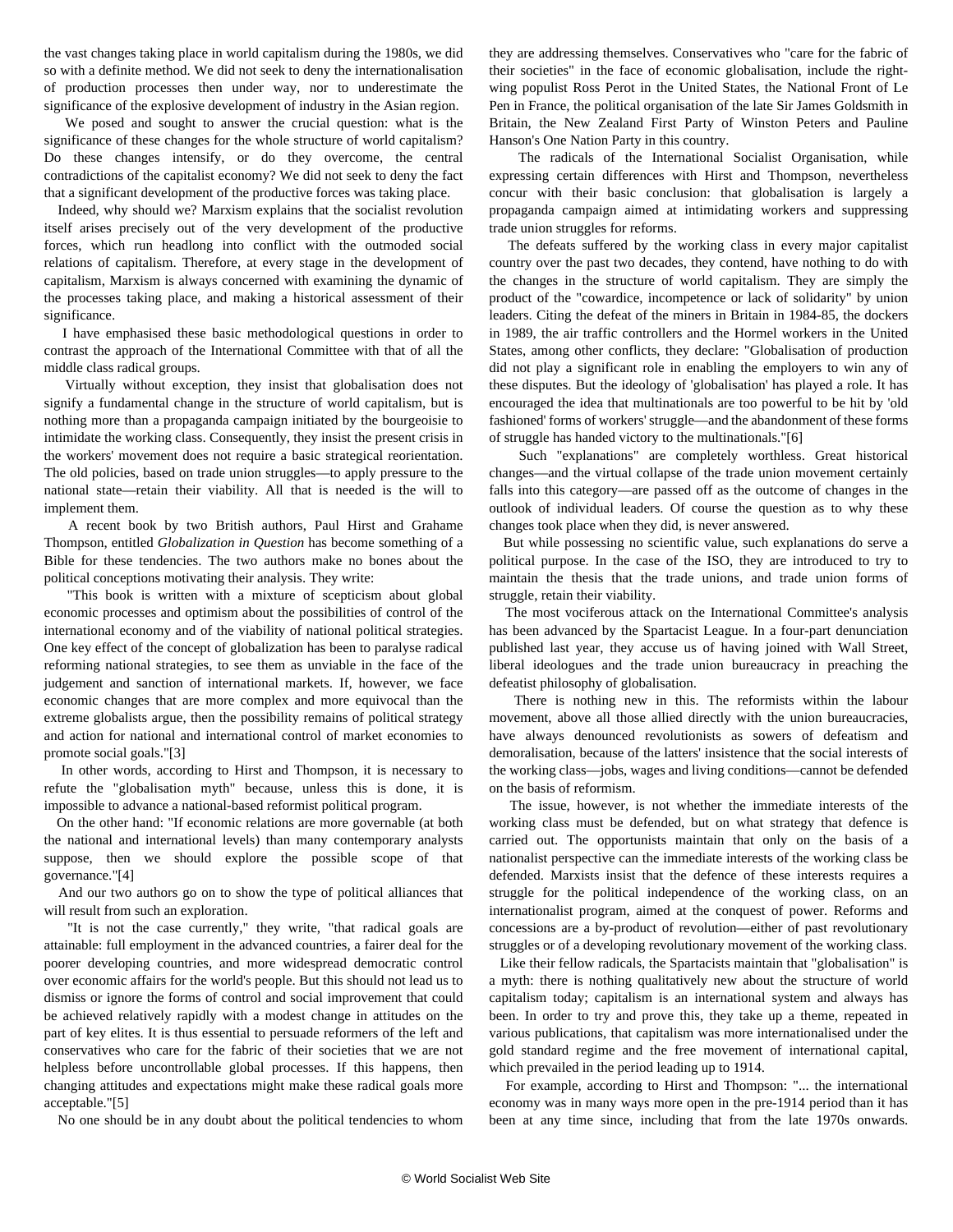<span id="page-2-0"></span>International trade and capital flows, both between the rapidly industrializing economies themselves and between these and their various colonial territories, were more important relative to GDP levels before the First World War than they probably today."[[7](#page-6-0)]

 For the Spartacists, economic globalisation is really so much "hullabaloo". In recent decades, they argue, world capitalist economy has only been returning to the norms that were established by the pre-1914 imperialist order, when the operation of the international gold standard "assured a degree of financial integration among the advanced capitalist countries which has never been matched since."[[8](#page-7-0)]

 The first thing to be said is that there is something faintly ridiculous about assertions to the effect that, back in the days when international telecommunications had barely begun, when air transport systems were not even planned, when it took days and weeks for communications to take place around the globe, the world economy was more integrated than today, when whole production processes are driven by electronic impulses sent around the world, when global movements of capital can take place in a matter of seconds, and when virtually all parts of the globe are linked by highly-developed communications systems.

 To use the ratios of trade to GDP to "prove" that global integration was greater eight decades ago, is to completely ignore one of the most significant features of the capitalist economy in the past 50 years—the establishment of international production facilities. Exports from General Motors and Ford to Europe, for example, do not figure very highly in the trade data of the United States, because both companies have established production facilities in Europe. They do not export cars to Europe because they make them there, and the establishment of such production facilities reflects a higher degree of global integration.

 Certainly, the positions of the middle class radicals amount to a series of absurdities. The question is, why do they go to such lengths to propagate them? Here, one should recall Lenin's adage: if class interests were involved in the theorems of geometry, then the most strenuous efforts would be made to refute them.

 The issue of globalisation definitely involves class interests. The middle class radicals speak for sections of the petty-bourgeoisie, and more backward sections of the capitalist class itself, whose social interests are threatened by the domination of the world market, and who rely upon a strong state to protect them.

#### **Internationalism Versus National Opportunism**

 The political and theoretical divide between the International Committee and all the middle class radical tendencies on globalisation, is the latest expression of the ongoing conflict between the Marxism and pettybourgeois radicalism. Stretching back over 150 years, this conflict has centred on the clash between a global perspective and outlook, and a nationalist orientation.

 Marx's famous injunction at the conclusion of the Communist Manifesto "Workers of the World, Unite!" was not some rhetorical call to action. It was based on a scientific analysis of the world-historic significance of the development of capitalist production.

 Marx explained that the theoretical conclusions of the Manifesto were not inventions of a would-be universal reformer, but expressed in general terms "actual relations springing from an existing class struggle, from a historical movement going on under our very eyes."[\[9\]](#page-8-0)

 This historical movement was determined by the truly dynamic development of the new system of social production—industrial capitalism. It was characterised by two interconnected processes.

"The bourgeoisie," Marx wrote, "cannot exist without constantly

revolutionising the instruments of production, and thereby the relations of production, and with them the whole relations of society. Conservation of the old modes of production in unaltered form, was, on the contrary, the first condition of existence for all earlier industrial classes. Constant revolutionising of production, uninterrupted disturbance of all social conditions, everlasting uncertainty and agitation distinguish the bourgeois epoch from all earlier ones. All fixed, fast-frozen relations, with their train of ancient and venerable prejudices and opinions, are swept away, all newformed ones become antiquated before they can ossify. All that is solid melts into air, all that is holy is profaned, and man at last is compelled to face with sober senses, his real conditions of life, and relations with his kind."[\[10](#page-9-0)]

 At the same time, this "constant revolutionising of production" extended on a global scale, as the new mode of production leapt over boundaries and borders.

 "The need of a constantly expanding market for its products chases the bourgeoisie over the whole surface of the globe. It must nestle everywhere, settle everywhere, establish connections everywhere. The bourgeoisie has through its exploitation of the world-market given a cosmopolitan character to production and consumption in every country. To the great chagrin of Reactionists it has drawn from under the feet of industry the national ground on which it stood. ... In place of the old local and national seclusion and self-sufficiency, we have intercourse in every direction, universal interdependence of nations."[[11\]](#page-10-0)

 There is still no more succinct and graphic depiction of the processes now transforming world capitalism. From the outset, as these passages make clear, Marx was completely hostile to all those tendencies that opposed capitalism from the standpoint of a lower form of production. The radicals, who today either deny the significance of globalisation or oppose it in the name of defending the national state, play the same role as the various "socialists" ridiculed by Marx in the Manifesto. They opposed capitalism from the standpoint of the old feudal order.

 The Marxist movement has always been based on a global perspective. From the earliest days of the capitalist system, Marx explained that the communists, at all times, sought to represent the future in the movement of the present. Even in the 19th century, when the nation-state still played a progressive historical role, Marx severely criticised the newly-formed German Social Democratic Party for the nationalist orientation of its founding program, adopted at the Gotha Congress in 1875.

 According to the program, the "working class strives for its emancipation within the framework of the present-day national state" and, in so doing, is conscious that the result of its efforts "will be the international brotherhood of peoples."

 Of course it was necessary, Marx wrote, for the working class to organise itself against the bourgeoisie at home. But this did not mean that it should strive for its emancipation, as the program declared, within the "framework of the present-day national state". That was too constricted. The national state was situated economically within the framework of the world market, and politically, within the system of states.

 In a remarkable anticipation of the central questions that were to erupt some 40 years later, at the outbreak of World War I, Marx wrote: "And to what does the German workers' party reduce its internationalism? To the consciousness that the result of its efforts 'will be the international brotherhood of peoples'—a phrase borrowed from the bourgeois League of Peace and Freedom, which is intended to pass as equivalent to the international brotherhood of the working class in the joint struggle against the ruling classes and their governments. Not a word, therefore, about the international functions of the German working class."[[12\]](#page-11-0)

 Marx's criticism pinpoints the division between genuine internationalism, which strives for a joint struggle of workers against the ruling classes and their governments, and national opportunism, which maintains that the working class must confine itself to the "framework of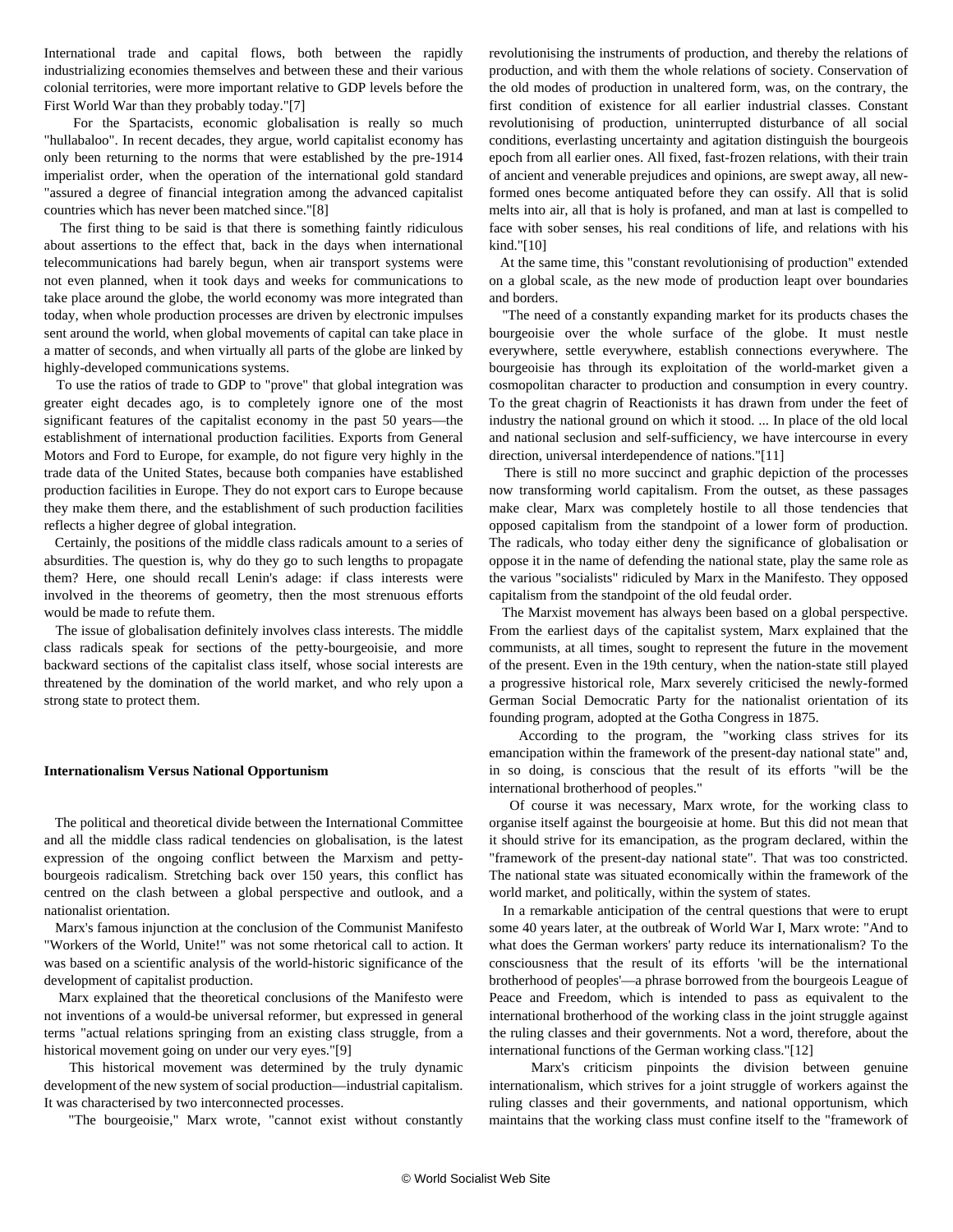<span id="page-3-0"></span>the present-day national state". For the latter, internationalism is reduced to nothing more than verbal solidarity between national-based organisations, and is therefore destined to break apart when the first pressure is applied.

 Underlying these divergent political positions are two diametrically opposed historical perspectives. Marxism is based on the understanding that the nation-state is not a natural entity, but an historical creation—a product of capitalist development, that, however, is undermined by the very growth of capitalist production for which it has provided the framework. All forms of opportunism reject the conception that the nationstate is a transitory historical phenomenon. They insist that the working class adapt itself to the nation-state framework.

 It is not possible to over-emphasise the significance of this division. It has formed the basis of the conflict between Marxism and all forms of opportunism throughout the course of the 20th century.

 The struggle for socialist internationalism this century is bound up with the figure of Leon Trotsky and the theory of permanent revolution, which he first advanced during the course of the 1905 Russian Revolution. According to the Mensheviks, Russia faced a bourgeois revolution, which had, necessarily, to bring the bourgeoisie to political power. Russia, the Mensheviks argued, was a backward country with a low level of economic development, in which the working class was a small minority of the population in comparison to the overwhelming majority, the peasantry. Considered in this way, the establishment of socialism, and therefore the conquest of power by the working class, was completely impossible.

 But, as Trotsky was to demonstrate, the fallacy of their position lay precisely in the fact that it considered Russia as an isolated national entity. Modern capitalism was more and more converting the world into a single economic organism. This meant that the unfolding revolution had an international character, and therefore the Russian working class, despite comprising a small minority, could play the role of initiator of the liquidation of world capitalism, for which history had most definitely created the objective conditions.

 The arguments of the Mensheviks—that the outcome of the overthrow of czarism had to be a bourgeois republic—reflected the mechanical and nationalist conception of the socialist revolution, which had come to dominate the parties of the Second International in the pre-World War I period. According to this outlook, the capitalist nation-states were essentially independent entities moving towards socialism at their own pace of development ... some more advanced than others. The socialist revolution would arise when the conditions in the given national state had matured sufficiently for it, at which time the bourgeoisie would simply surrender its place to the proletariat.

 This was false to the core, because the worldwide development of capitalism had broken the connection between the socialist revolution and the national state. "The closer capitalism knit together the countries of the whole world into a single complex organism," Trotsky was later to write, "all the more inexorably did social revolution, not only in the sense of its common destiny but also in the sense of its place and time of origin, fall into dependence upon the development of imperialism as a world factor."[\[13](#page-12-0)]

 The nationally limited conception of the development of capitalism, and the insistence that the working class advance to socialism within the framework of the national state, formed the ideological, and one could say psychological, foundation for the social patriotism of the parties of the Second International. This saw the "socialists" of the conflicting national states rise up to defend "their" nations at the outbreak of World War I.

 Nationalist conceptions had been fueled by the expanded growth of the capitalist economy at the turn of the century and the improvements this brought in the living standards of the working class. In the German Social Democratic Party, Eduard Bernstein, speaking for a whole tendency based on the trade unions, maintained that Marx had been proven wrong, there was no breakdown of capitalism, and socialism would arrive not by revolution but through the accumulation of social reforms within the framework of the German national state.

 But the economic expansion that formed the basis of this outlook did not overcome the contradictions of the capitalist mode of production. Rather it lifted them to a higher plane. The increasing internationalisation of capital in this period—the growth of international trade, expansion of investment, the search for new sources of raw materials, as well as markets—meant the struggle for markets and profits was transformed from a local, or even national, conflict into a struggle between the major capitalist powers for global domination, leading inexorably to the outbreak of World War I.

 In his pamphlet, *War and the International*, written in 1915, Trotsky explained that at the most basic level, the war was a revolt of the productive forces against the political form of nation and state. That is, it was a barbaric expression of the fact that the global development of the productive forces could no longer be advanced within the old framework. Humanity had arrived at an historical crisis: either the old social order would be overturned and new social relations developed—freeing the productive forces from the constrictions of the capitalist form of social organisation—or civilisation would be wracked by continuous wars of destruction.

 "By means of the national state," Trotsky wrote, "capitalism has revolutionised the whole economic system of the world. It has divided the whole earth among the oligarchies of the great powers, around which were grouped the satellites, the small nations, who lived off the rivalry between the great ones. The future development of world economy on the capitalistic basis means a ceaseless struggle for new and ever new fields of capitalist exploitation, which must be obtained from one and the same earth."[\[14](#page-13-0)]

 And what program had to be advanced by the working class? It had to reject the defence of the fatherland and undertake the construction of a new socialist economy as a practical matter of the day, not as a far-off distant goal, buried in the programs of the parties of the Second International.

 "The only way in which the proletariat can meet the imperialistic perplexity of capitalism is by opposing to it, as a practical program of the day, the socialist organisation of world economy. War is the method by which capitalism, at the climax of its development, seeks to solve its insoluble contradictions. To this method the proletariat must oppose its own method, the method of the social revolution."[\[15](#page-14-0)]

 It cannot be emphasised too strongly that World War I marked a sea change in world capitalism, and consequently in the struggle of Marxism against national opportunism. Opportunism could no longer be regarded as merely a right wing deviation from Marxism, or the result of confusion or incorrect thinking, with which it was possible to co-exist.

It was the theoretical, political and, above all, practical defence of the decaying nation-state system. One only needs recall that the murder of Rosa Luxemburg and Karl Liebknecht was organised by the opportunist leaders of German social democracy, and that the swastika symbol was utilised first, not at the head of the ranks of Hitler's storm troopers, but by bands of the Freikorps, the paramilitary units unleashed by the post-war German social democratic government to smash up the workers' councils created in the upsurge of November 1918.

 When Trotsky explained that the social revolution and the socialist reorganisation of world economy were placed on the order of the day as practical tasks, this was not some rhetorical flourish, or a response simply to the devastation of the war. The war signified that the inherent contradictions of capitalism had now raised themselves in the form of the historic alternative: socialism or barbarism.

 It was upon this historical and international perspective that Lenin and Trotsky carried forward the conquest of power in October 1917, at the head of the Bolshevik Party. Viewed from the standpoint of Russia,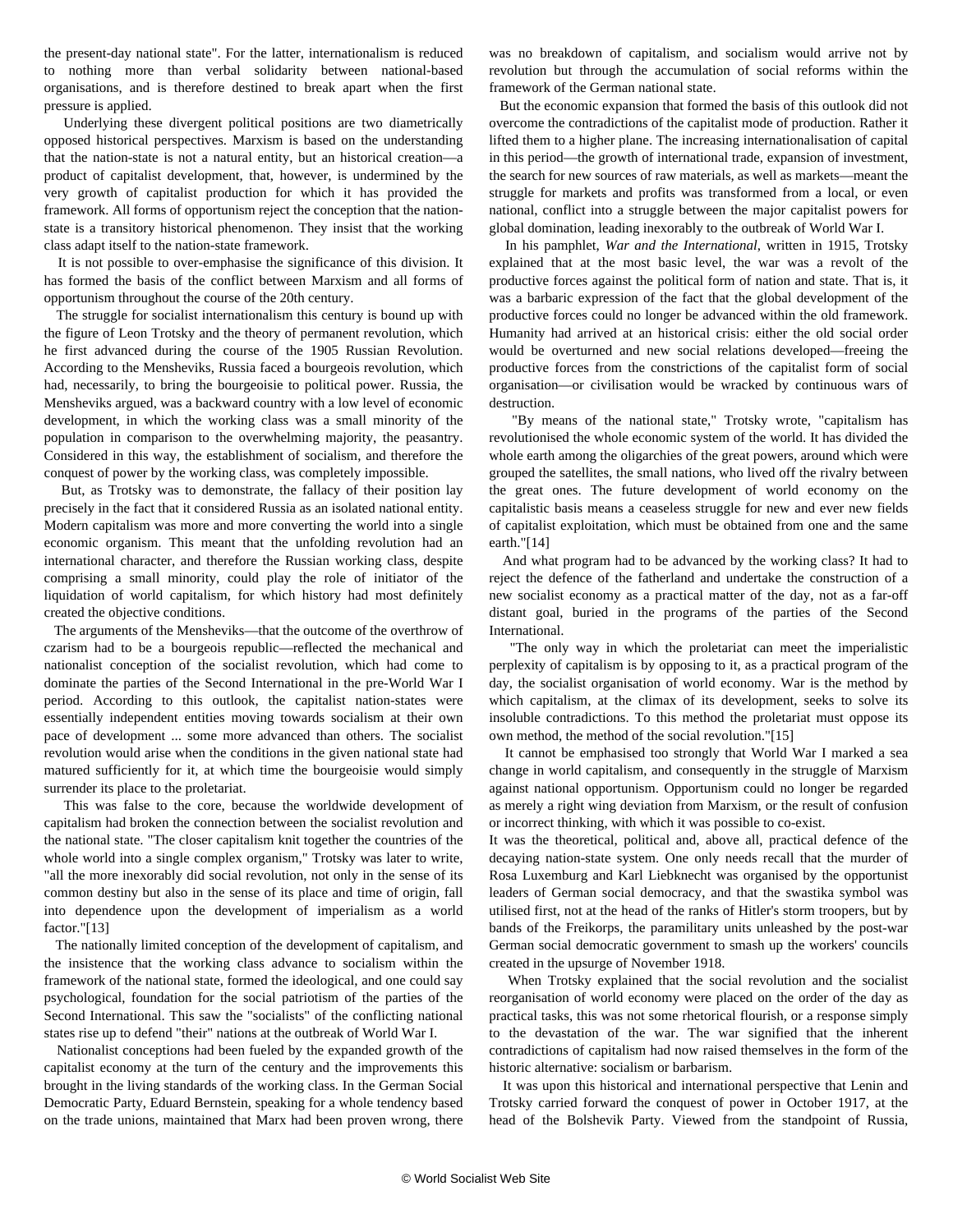<span id="page-4-0"></span>considered in isolation, the seizure of power by the Bolsheviks would have been an insanity. The economic pre-conditions for socialism were nowhere near in existence. But Lenin and Trotsky did not assess the Russian Revolution from a national standpoint. Russia, Lenin insisted, was the weakest link in the chain of imperialism. But it was the chain, not the link, which broke.

 The war, and now the revolutionary struggles in Russia, were both expressions of the fact that a new epoch in world history had arrived, that the contradiction between world economy and the nation-state system had to be resolved. What were the objections of Kautsky and the other leaders of the German Social Democracy? Above all, that Lenin and Trotsky refused to consider the Russian Revolution in the same way that the SPD leaders looked at events in Germany, that is, from a national standpoint. Instead, the Bolsheviks led the struggle for power in Russia, as a means of opening up a new road for the international proletariat as a whole.

 It was from this same standpoint that Trotsky and the Left Opposition fought the Stalinist theory of "socialism in one country". Trotsky's opposition was based on a truly global perspective. The contradictions of world capitalism—above all, that between the world economy and the nation-state system—which had made possible the seizure of power by the working class in Russia, at the same time precluded the possibility of constructing socialism in one country.

 Socialist society, Trotsky insisted, could only be built on the basis of the highest advances made by capitalism in the development of the productive forces and the productivity of labour. Its historic necessity arose precisely because these very advances were incompatible with the social relations—bourgeois property and the nation-state —within which they had developed hitherto. The Stalinist perspective was aimed at driving the productive forces back into the framework of the national state, against which they had rebelled. To accept the theory of "socialism in one country" was to accept the historical viability and permanence of the nation-state system and to reject, in the most profound sense, the necessity for the socialist revolution itself.

 Trotsky's struggle against the counter-revolutionary Stalinist apparatus was based on the most far-reaching scientific understanding of the implications of the entire trend of economic processes in the 20 th century. The Fourth International, he proposed, should be known as the world party of socialist revolution, expressing both its historic tasks and method of organisation.

 The world socialist revolution was not an abstraction, much less a summing up of national-based struggles, but a process arising from the dynamic development of the productive forces themselves, which were beating convulsively against the nation-state framework.

 In the Transitional Program, Trotsky insisted that the laws of history were stronger than the bureaucratic apparatus. He wrote that it was beyond the capacities of either the Stalinist bureaucracy or the social democratic defenders of capitalism to forever hold back the wheel of history. Indeed, those parties and organisations that based themselves on the present conjuncture, and sought to exploit it, would be swept away in the coming events.

 With the restabilisation of world capitalism in the post-war period, Trotsky's perspective of world socialist revolution—the development of a unified struggle of the international proletariat against capitalism and its bureaucratic agencies—seemed to recede into the far distance. According to short-sighted observers—among them, Trotsky's biographer, Isaac Deutscher—it belonged to an era that had passed into history.

 Indeed, for a whole period it did appear that the basic tenet of classical Marxism—that, in the final analysis, the driving force of the historical process is the contradiction between the development of the productive forces and the outmoded social relations of production—had ceased to operate. In the post-war world, politics and economics were dominated and regulated by vast bureaucracies. But economic processes were nevertheless taking place, which were to bring about the almost overnight collapse of the entire post-war political framework.

 In February 1990, in the immediate aftermath of the collapse of the Berlin Wall, the International Committee of the Fourth International explained that the demise of the Stalinist regimes signified the end of the post-war epoch. Whereas in the decades after the war, fundamental antagonisms were contained beneath various political and state structures, now a new era had opened which would see the open clash of antagonistic class forces.

 "The disintegration of the Eastern European regimes," we declared "cannot be explained apart from the development of the world economy as a whole. The social upheavals in Eastern Europe reveal not only the crisis of Stalinism; they are the most advanced political expression of the general crisis of world imperialism."

 The source of this crisis, we explained, lay in the unprecedented global integration of production, made possible by revolutionary developments in computer technology and an expansion and cheapening of all forms of communication and transport.

 It expressed itself initially, and not at all accidentally, precisely in those regimes—the Stalinist-ruled states—which had based themselves so directly on the pursuit of a nationalist program. Trotsky once remarked that while the workers' state was threatened by the imperialist armies, of far greater danger were the cheap goods coming in their wake. By this, he sought to emphasise that, in the final analysis, the fate of the Soviet Union would be determined, not primarily within the military, but the economic sphere—by the productivity of labour. In the end, "socialism in one country" was rendered completely unviable by the impossibility of advancing the productivity of labour within the framework of the old regime.

 While the isolated Soviet economy was able to achieve a certain level of industrialisation, that very industrialisation posed new and more complex economic tasks. In the era of information technology and computerisation, the Soviet economy was increasingly unable to maintain itself in the face of the higher productivity of labour developed through the globalisation of capitalist production.

 In other words, the demise of the Stalinist regimes, far from signifying the death of Marxism and the end of socialism, actually signalled the reassertion of the most basic contradictions upon which revolutionary Marxism had always based its perspective. It was nothing other than the initial expression of a deep-going crisis of the entire nation-state system, produced by the globalisation of production.

#### **The Curve of Capitalist Development**

 Let us turn to a more detailed examination of the economic processes underlying this crisis.

 The various radical groups argue that world capitalism was more globally integrated prior to 1914, and that only in the most recent period have trade and investment reached the levels they attained, as a proportion of national production, more than 80 years ago.

 Let us, with all the qualifications raised previously, grant them this last point. The real issue is: what conclusions should be drawn? The outcome of the previous period of globalisation, in the 50 years prior to 1914, was the eruption of wars and revolutions. If capitalism is now returning to the path of globally integrated development, then the consequences are going to be even more explosive.

 In other words, in complete contradistinction to the conclusion drawn by the middle class radicals—that nothing fundamental has changed—a new period of wars and revolutionary struggles is being prepared. An examination of the political economy of the 20th century will make clear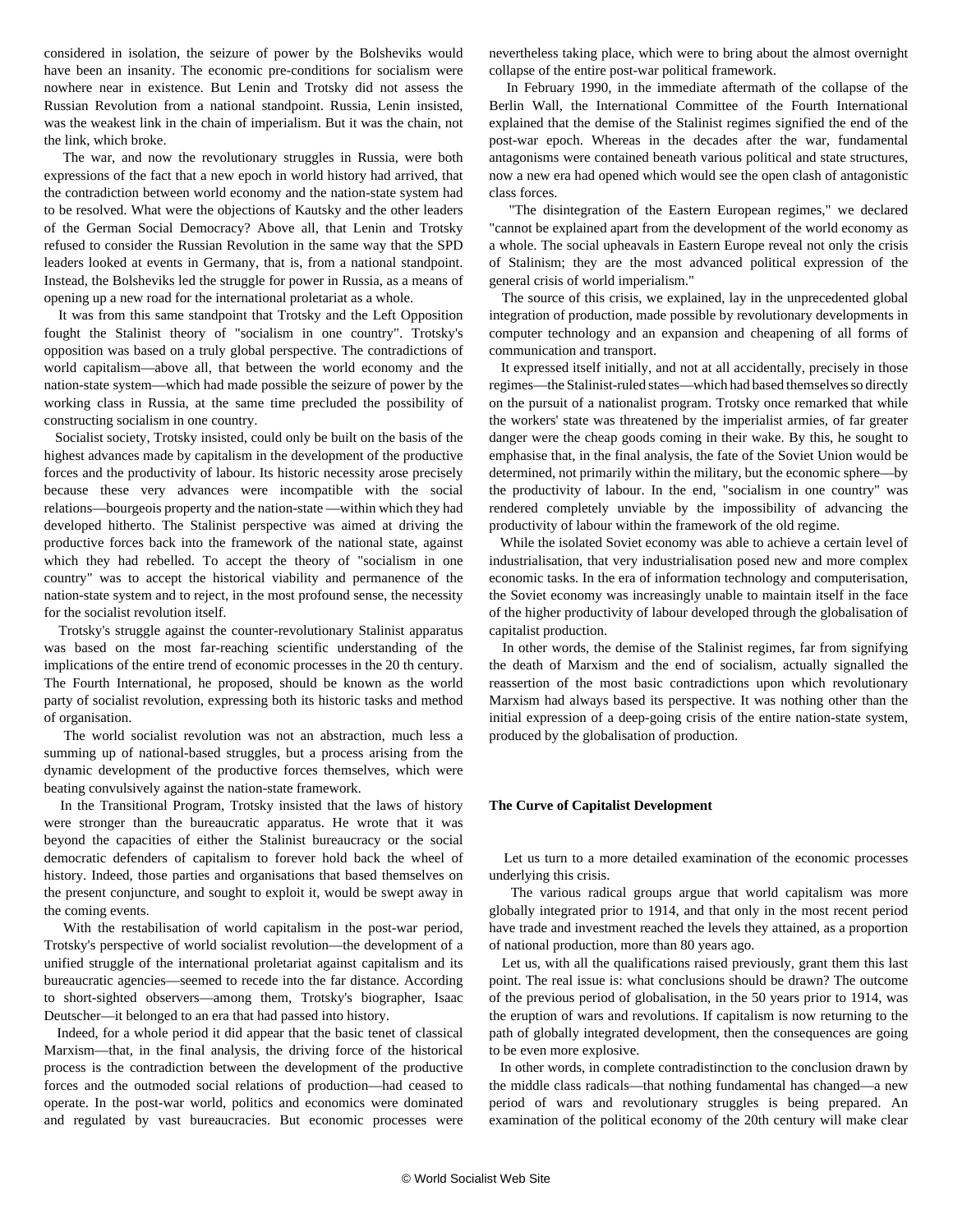<span id="page-5-0"></span>that its unfinished business will most definitely be the central preoccupation of the 21st .

 In conducting this review I will be basing my analysis upon one of the most fruitful and important theoretical advances made by Trotsky.

 Like all his theoretical contributions to the science of Marxism—the theory of permanent revolution, the analysis of Stalinism, to name just two—Trotsky's work on the development of perspectives came out of a struggle to politically re-arm the revolutionary vanguard.

 By the time of the Third Congress of the Communist International in June-July 1921, it was clear that the revolutionary upsurge out of which the Russian Revolution had emerged had subsided, and that a certain restabilisation was taking place in capitalist Europe. Resting on the betrayals of social democracy, the bourgeoisie had been able to cling to power. Spontaneous economic processes were bringing about a certain upturn in the business cycle.

 At the same time, despite all its efforts, including intervention by 14 imperialist armies, the bourgeoisie had not been able to overturn the Russian Revolution. But neither had the revolution been extended. It was clear that the socialist revolution in Western Europe was going to be a more protracted and complex process than had been envisaged in the immediate aftermath of the 1917 revolution.

 The restabilisation, and economic upturn that followed the crises of 1919-20, raised a number of crucial questions of historical perspective that had to be answered if the newly founded Communist International was to be politically and theoretically armed to meet the new situation.

 On the one hand, the social democrats maintained that the upturn in capitalist economy was proof that their opposition to the Russian Revolution, and the "adventurism" of the Bolsheviks, had been correct. The Bolsheviks, they argued, had justified their seizure of power on the basis that capitalism had entered an historical breakdown. But, after a period of turmoil, the economy was reviving, demonstrating that the road to socialism lay, as it had before the war, through the steady accumulation of gains by the workers' movement, not in the "seizure of power."

 Against this, a "left" tendency developed within the Comintern which, in effect, turned the position of the social democrats inside out. According to its scenario, capitalism had entered a period of irreversible historical decline. There could be no more economic upturns. Any talk of revival or restabilisation was tantamount to a repudiation of the whole historical analysis of Marxism, and an adoption of the opportunist politics of social democracy.

 The "lefts" insisted that, since capitalism had exhausted itself—the war had demonstrated this—it was in its "final" crisis and therefore the tactics of the party must be directed towards developing a permanent offensive by the working class. This theory had its most serious consequences in Germany, in March 1921, when the young German Communist Party launched an insurrectionary struggle without sufficient mass support.

 In developing the perspective of the Comintern, Trotsky undertook an examination of the relationship between the business cycles of capitalism—the fluctuations of boom, bust, recession and recovery—and longer-term processes, which he designated as "the curve of capitalist development". Such an analysis had never been undertaken previously.

 Trotsky began his report to the Third Congress by demonstrating that, contrary to the assertions of the Mensheviks, capitalism had not restored its economic equilibrium. Far from establishing a new set of conditions for continuous expansion, he pointed out, major problems were beginning to emerge, even as production reached pre-war levels.

 Turning to examine the relationship between the short-term cycles and the longer-term processes of capitalist development, he continued:

 "Bourgeois and reformist economists who have an ideological interest in embellishing the plight of capitalism say: In and of itself the current crisis proves nothing whatever; on the contrary, it is a normal phenomenon. Following the war we witnessed an industrial boom, and now—a crisis; it follows that capitalism is alive and thriving.

 "As a matter of fact, capitalism does live by crises and booms, just as a human being lives by inhaling and exhaling. First there is a boom in industry, then a stoppage, next a crisis, followed by a stoppage in the crisis, then an improvement, another boom, another stoppage and so on.

 "Crisis and boom blend with all the transitional phases to constitute a cycle or one of the great circles of industrial development. Each cycle lasts from 8 to 9 or 10 to 11 years. By force of its internal contradictions capitalism thus develops not along a straight line but in a zigzag manner, through ups and downs. This is what provides the ground for the following claim of the apologists of capitalism, namely: Since we observe after the war a succession of boom and crisis it follows that all things are working together for the best in this best of all capitalist worlds. It is otherwise in reality. The fact that capitalism continues to oscillate cyclically after the war merely signifies that capitalism is not yet dead, that we are not dealing with a corpse. Crises and booms were inherent in capitalism at its very birth; they will accompany it to its grave. But to determine capitalism's age and its general condition—to establish whether it is still developing or whether it has matured or whether it is in decline—one must diagnose the character of the cycles. In much the same manner the state of the human organism can be diagnosed by whether the breathing is regular or spasmodic, deep or superficial and so on."[16]

 The basic analysis contained in Trotsky's report was the subject of intense discussion both at the Congress and subsequently. In his report to the Fourth Congress, in November 1922, Trotsky summed up the discussion as follows:

 "The Third Congress theses on the world situation characterised the basic traits of our entire epoch quite correctly as those of the greatest historical crisis of capitalism. At the Third Congress we stressed how indispensable it was to distinguish sharply between the major or historical crisis of capitalism and the commercial-industrial cycle. Let me recall that there was an extended discussion both in the commissions and especially during the plenary sessions. As against a number of comrades we defended the viewpoint that in the historical development of capitalism we must differentiate sharply between two types of curves: the basic curve which graphs the development of the capitalist productive forces, growth of the productivity of labour, accumulation of wealth, and so on; and the cyclical which depicts a periodic wave of boom and crisis, repeated on the average every nine years. The correlation of these two curves has not been elucidated up to now in Marxist literature—nor to my knowledge, in general economic literature. Yet the question is of utmost importance both theoretically and politically."[17]

 A review of economic history establishes these different segments in the curve of capitalist development quite distinctly. The period, say from 1789 to around 1850, is characterised by a relatively slow development. Then, from 1851 to around 1873, capitalism experiences a period of rapid expansion. The short term cycles are characterised by the fact that the booms are very vigorous, while the downturns, even though they may be quite sharp, are of relatively short duration and followed rapidly by an upturn. After 1873, we find a different economic climate for the next 20 years—one characterised by falling prices and profits—a period which used to be known as the Great Depression. Then, from the mid-1890s, the curve of development takes a sharp upward turn, continuing until 1913. The capitalist economy experiences upturns in the business cycle after the war, but there is no return to pre-war conditions. It is not until 1945 that a new upturn in the long-term curve begins, and this continues until 1973—the post-war economic boom. It is quite clear that the economic climate after 1973 is different from that of the preceding 25 years. In the boom, unemployment was of short duration, even as the work force expanded. Now, the state of the economic climate is signified, for example, by the fact that not one full-time job has been created in Europe since 1973.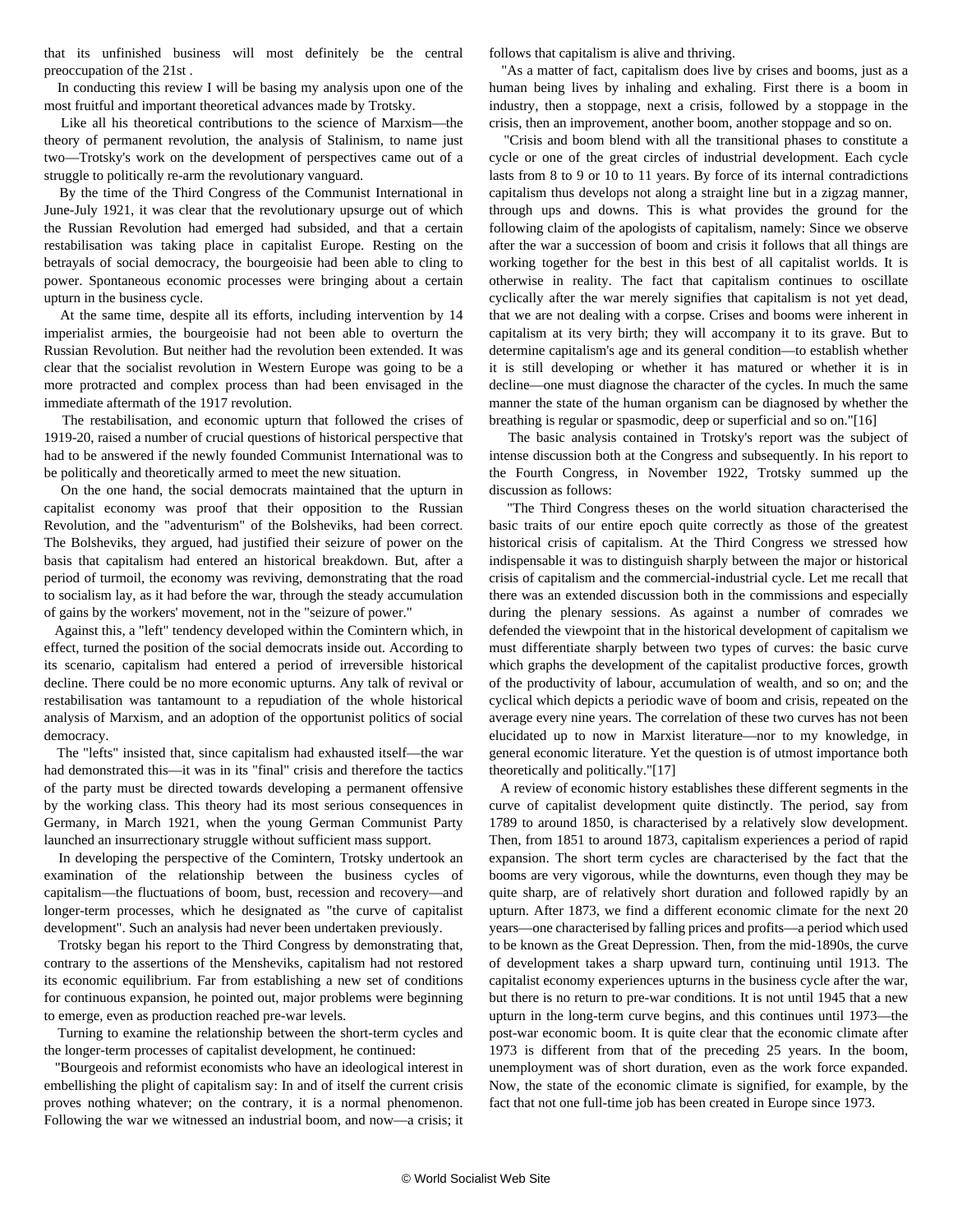#### <span id="page-6-0"></span>**The Construction of the Post-War Order**

 In his report to the Third Congress, Trotsky insisted that while the business cycle had experienced an upturn since 1920, the pre-war equilibrium of world capitalism was far from being restored. The question then naturally arose: was such a restoration possible? Could a new period of upswing in the curve of capitalist development emerge? Pointing to the "theoretical" possibility of such a development, Trotsky outlined the conditions under which it could arise.

 "If we grant—and let us grant it for the moment—that the working class fails to rise in revolutionary struggle, but allows the bourgeoisie the opportunity to rule the world's destiny for a long number of years, say, two or three decades, then assuredly some sort of new equilibrium will be established. Europe will be thrown into reverse gear. Millions of European workers will die from unemployment and malnutrition. The United States will be compelled to reorient itself on the world market, reconvert its industry, and suffer curtailment for a considerable period. Afterwards, after a new world division of labour is thus established in agony for 15 or 20 or 25 years, a new epoch of capitalist upswing might perhaps ensue."[18]

 Trotsky ruled out such a perspective in 1921, precisely because of its exceedingly abstract character. It left out of the picture the struggle of both the working class and the revolutionary vanguard to lead it in the conquest of political power. The bourgeoisie did, in fact, manage to cling to power—not because of the failure of the working class to struggle, but because of the betrayals of its social democratic and Stalinist leaderships. In the event, the bourgeoisie was able, after 25 years of agony, to establish a new capitalist equilibrium, which was to set the stage for the post-war economic boom.

 But it was far from some kind of automatic process. In the first place, the political pre-condition was the betrayal of the post-war revolutionary upsurge of the working class and oppressed masses by the social democratic and Stalinist bureaucracies. The guiding line of the Stalinist bureaucracy was the prevention of socialist revolution at all costs. That had been its perspective in the Spanish civil war, when it strangled the revolution in order to demonstrate its willingness for coexistence with imperialism.

 Now this program was extended internationally. In 1943 Stalin dissolved the Comintern as a demonstration of good faith to the imperialist powers. The basis of the agreements at the conferences held in Tehran, Yalta and Potsdam was that the Stalinist bureaucracy would block the development of socialist revolution in the West, in return for a recognition by imperialism of a Soviet sphere of influence—a buffer zone—in Eastern Europe. Carrying out this program, the Communist Parties of Italy and France entered bourgeois coalition governments in the crucial immediate post-war period, while the Soviet bureaucracy betrayed the partisans in the Greek civil war.

 As the Second World War drew to a close, US government circles turned their attention to the creation of a post war economic and political order. It was clear that there would have to be drastic changes or the world would rapidly be plunged back into the conditions of the 1930s, threatening the entire capitalist order with the prospect of social revolution.

 It was clear, above all, that the entire international trading system had to be virtually reconstructed. If the period from 1870 to 1914 could be described as one of increasing global integration, through trade and investment flows, then the period from 1914 to 1945 had to be characterised as one of global disintegration. In fact, it has been described as the 20th century equivalent of the 30 Years War, which devastated 17th century Europe.

The world market became increasingly fractured and divided, while

international flows of investment capital all but dried up. From 1929, the year of the Wall Street crash, to 1932, the lowest point of the Depression, the value of world trade slumped by two thirds. Increasingly the world was divided into a series of blocs—a sterling alliance, a dollar bloc, a yen bloc, and a South-Eastern European bloc centred on Germany.

 By the early months of 1943, with the defeat of the Nazi armies in the Battle of Stalingrad and the push forward by the Red Army, it was clear that the defeat of the Axis powers was only a matter of time. The Roosevelt administration's State Department began to consider what economic order would have to be constructed when the war was over. One key US policy objective was to abolish trade blocs and restrictions. The US aimed, not only to break up the German and Japanese empires, but to dismantle the sterling bloc of Great Britain. Indeed at the very first discussions between Churchill and Roosevelt, the Americans insisted that imperial preference, established by the Ottawa agreements of 1932, had to go.

 In December 1943, a State Department committee report insisted that: "A great expansion in the volume of international trade after the war will be essential to the attainment of full and effective employment in the United States, and elsewhere, to the preservation of private enterprise, and the success of an international security system to prevent future wars."[19]

 The International Monetary and Financial Conference held at Bretton Woods, New Hampshire in July 1944 laid the basis for the post-war financial system. The cornerstone of the Bretton Woods agreement was that the dollar would in effect function as international money, with the currencies of the other capitalist powers tied to it in fixed exchange rates, while the dollar in turn was redeemable for gold at the rate of \$35 per ounce. An International Monetary Fund was set up to provide short-term assistance to countries running into balance of payments difficulties, obviating the need to introduce the currency controls and tariff restrictions that had produced such disastrous consequences in the 1930s.

 The bourgeoisie was acutely conscious that, having dragged mankind through two world wars and the horrors of the Great Depression, it would not survive if the post war period saw a return to the conditions of the 1930s. In an address to the US Congress in March 1945, the Under Secretary of State for Economic Affairs, William Clayton, warned that any return to high tariffs would have disastrous consequences. World peace, he declared, "will always be gravely jeopardised by the kind of international economic warfare which was so bitterly waged between the two world wars". "Democracy and free enterprise will not survive another world war," he said.

 A new equilibrium involved more than the reconstruction of the international trading and financial system, crucial as that was. The key economic question confronting world capitalism was the necessity to increase the extraction of surplus value as the basis for the expanded accumulation of capital. This required nothing less than the economic reconstruction of Europe.

 An entirely new regime of production had to be introduced to vastly increase the productivity of labour and the mass of surplus value extracted from the working class—far beyond anything achievable with the pre-war methods.

 Such a new system had already been developed. It had announced its arrival with the opening of Henry Ford's Highland Park assembly-line car plant in 1913. The assembly-line system was not simply the invention of Ford. It was the culmination of a struggle waged by the industrial bourgeoisie, from the time of the great depression in the 19th century, to develop new methods to cut costs and increase productivity.

 The assembly-line brought together a series of innovations from the meat-packing and food-canning industries, changes in metallurgy and metal cutting, the manufacture of standardised metal parts, the use of electricity to allow a more rational factory floor organisation and changes in management and organisation.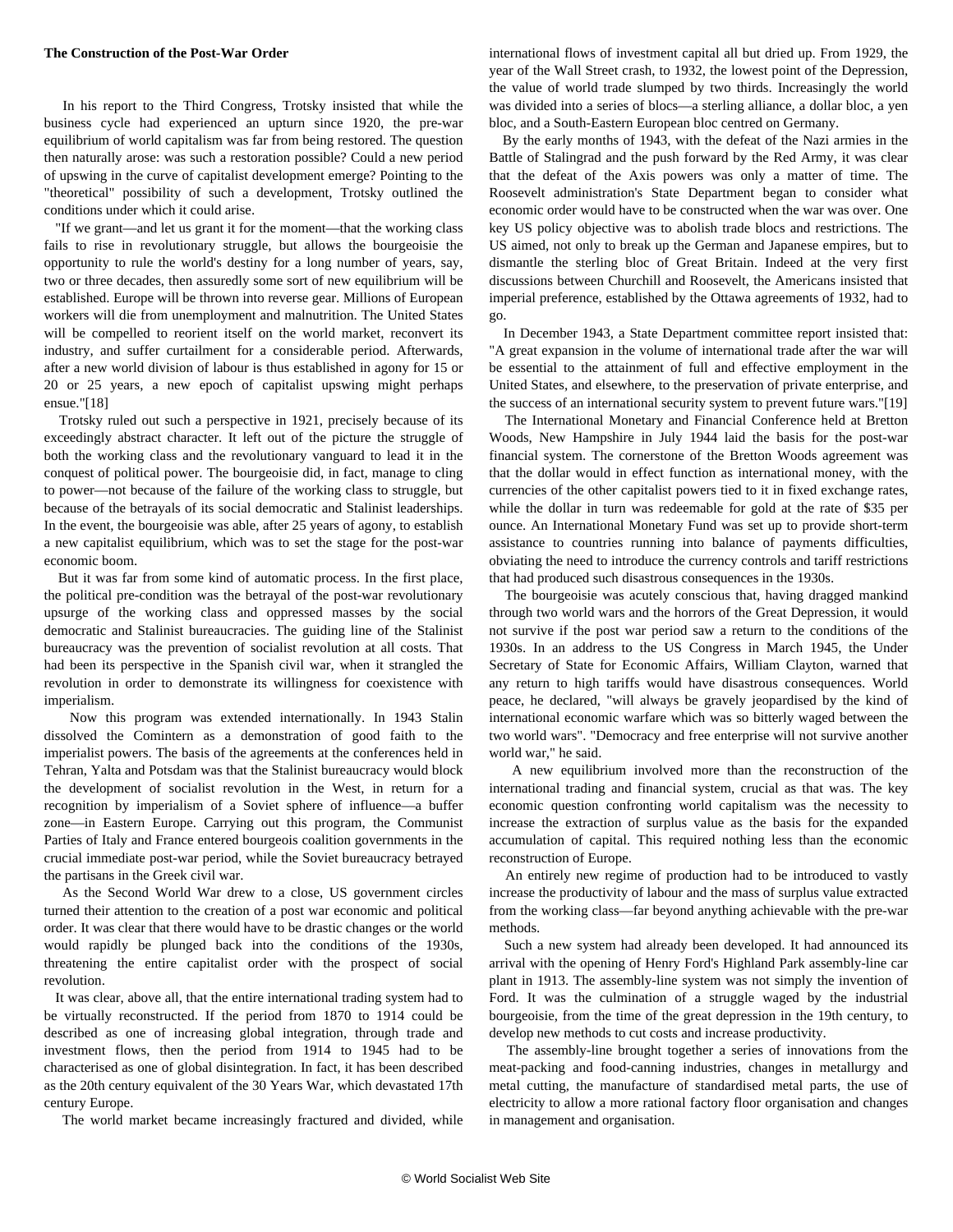<span id="page-7-0"></span> These new methods of manufacture led to a feverish development of American capitalism during World War I and the 1920s. But this did not signify an expansion of the capitalist economy as a whole, for it was achieved largely at the expense of Europe.

 The European bourgeoisie responded to the pressure on profit rates and increased competition from America not by developing new production methods, but rather by setting up cartels and other monopolistic restrictions in an endeavour to limit production and maintain prices.

 From the standpoint of the individual corporation, this was a rational response, in that it sought to preserve the value of its capital and maintain its share of the available surplus value. But from the standpoint of the capitalist system as a whole, such methods only deepened the crisis of profits.

 But there was no other way out for the European bourgeoisie. The application of the more productive American methods—based on larger production volumes at lower costs—required an expansion of the market from a national, to an all-European scale. Yet each section of the bourgeoisie—French, German, Italian and British—sought to bolster its own position against its rivals, by strengthening national controls and barriers.

 The result was that American capitalism, which had expanded at such a rapid pace in the 1920s, ran headlong into the barriers to further expansion created by the chaos in Europe. The Great Depression of the 1930s was the outcome.

 Trotsky described the economic processes at work in his remarkable article *Nationalism and Economic Life* published in 1933. He explained that the development of the productivity of labour was, in the final analysis, the determining factor in the rise and decay of social formations.

 "The law of the productivity of labour," he wrote, "is of decisive significance in the interrelations of America and Europe, and in general in determining the future place of the United States in the world. The highest form that the Yankees gave to the law of the productivity of labour is called conveyor, standardised or mass production. It would seem that the spot from which the lever of Archimedes was to turn the world over had been found. But the old planet refuses to be turned over. Everyone defends himself against everybody else, protecting himself by a customs wall and a hedge of bayonets. Europe buys no goods, pays no debts, and, in addition, arms herself. With five miserable divisions, starved Japan seizes a whole country. The most advanced technique in the world suddenly seems impotent before obstacles basing themselves on a much technique."[20]

 It seemed as if, Trotsky continued, the law of the productivity of labour had lost its force. But this was only the appearance of the matter. American capitalism would have to open up new means for its advance all over the globe. More efficient methods would conquer over less efficient ones. How would this take place? By means of war.

 Trotsky's predictions were fulfilled in the entry of America into the Second World War, and the vast economic reorganisation undertaken in its aftermath.

 The Bretton Woods monetary system was only the first step. Its smooth operation presupposed an increase in production, trade and investment, resulting from improved profitability. But the Bretton Woods mechanisms, in and of themselves, did nothing to bring this about.

 The crucial issue in the stabilisation of European and world capitalism, was the establishment in Europe of the more productive methods developed by American capitalism, and an economic regime which would eliminate the national restrictions and barriers that had led to the disasters of the 1930s and see an expansion of the capitalist economy as a whole. This was the basis of the Marshall Plan.

 The aim of the plan—to inject some \$17 billion into Europe over three years—was not simply to overcome the immediate European financial crisis. Nor was it to reconstruct European industry. There was an acute awareness of the fact that if industry were simply rebuilt on the old foundations, then all the contradictions that had led to two wars in a generation would re-emerge. The Marshall Plan sought to establish the political and economic framework for the expanded accumulation of surplus value in Europe, thereby opening up new avenues for US capital to expand. When Marshall unveiled the plan in June 1947, he made clear that funds would not be allocated to individual states as such, but to bring about European integration, enabling the free movement of commodities and capital.

 The organisation of the coal and steel industries had to be tackled. Unless major improvements were made in the steel industry, based on cheaper methods, then mass production processes could not develop. One of the key proponents of the Marshall Plan, the former president of the car firm Studebaker, Paul Hoffmann, outlined the objectives of European reconstruction in an address to the US Congress on the so-called Schumann plan to set up a European Coal and Steel Community.

 "Heretofore," he said, "the price has been too high and wages too low for people to buy the products of the steel industry, to the extent that they buy the products of our steel industry here. We take a ton of steel and put it in an automobile and you know how very few people can afford to buy an automobile in Europe. So if you start this process, raising wages and lowering prices, you get that great expanding market in Europe, and that will take care of this increased productivity. Henry Ford introduced us to that new principle, and, when he did so, he started a revolution that we are still benefiting by, and I think that the Schuman plan may have that result in Europe."

 In other words, the aim of the Marshall Plan was to create the conditions for the expanded accumulation of capital, through the introduction of the assembly-line methods developed in the US. Through the violent conflict of the Second World War, and then the complex economic and political processes of post-war reconstruction, the law of the productivity of labour—to which Trotsky had pointed—was asserting itself.

#### **A Nationally-Regulated Equilibrium**

 The Bretton Woods-Marshall Plan system laid the foundations for a new capitalist equilibrium. In other words, it set in place the framework for the expanded reproduction of capital, based on the development of a new production regime that increased the mass of surplus value extracted from the working class.

 But the re-establishment of capitalist equilibrium by no means involved a restoration of the pre-World War I system, based on free trade and the global movement of investment capital and finance. In the financial area, all capitalist governments imposed strict controls and restrictions.

 A decade earlier, Keynes, who, together with Harry Dexter White, was the chief architect of the Bretton Woods agreement, had stated: "There may be some financial calculation which shows it to be advantageous that my savings should be invested in whatever quarter of the habitable globe shows the greatest marginal efficiency of capital or the highest rate of interest. But experience is accumulating that remoteness between ownership and operation is an evil in the relations among men, likely or certain in the long run to set up strains and enmities which will bring to naught the financial calculation. I sympathize, therefore, with those who would minimize, rather than maximize, economic entanglement among nations. Ideas, knowledge, science, hospitality, travel—these are things which should of their nature be international. But let goods be homespun whenever it is reasonably and conveniently possible, and above all let finance be primarily national."

 These sentiments formed a central plank of the Bretton Woods agreement. Addressing the conference, US Treasury Secretary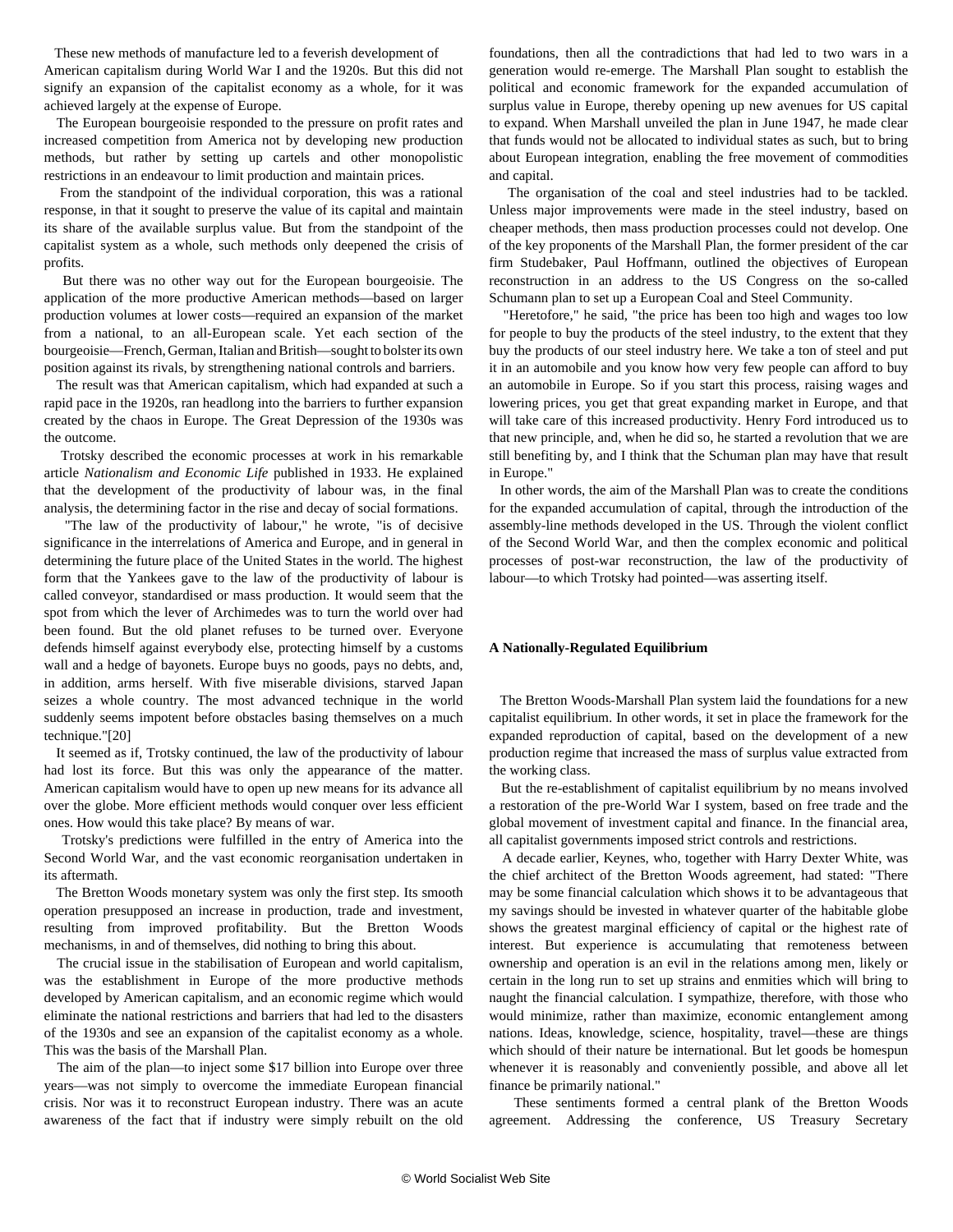<span id="page-8-0"></span>Morgenthau said its goal was to "drive the usurious moneylenders from the temple of international finance". Keynes explained that a permanent part of the agreement was the explicit right it conferred on all governments to control capital movements and accordingly "what used to be heresy is now endorsed as orthodoxy."

 Opposition to the free movement of finance capital flowed, not from any economic theory, but rather from an understanding of the political situation confronting the capitalist class. Bourgeois politicians the world over were acutely conscious that unless major concessions were made to the working class —in the form of full employment policies and the implementation of social welfare measures—they would face major class battles, with potentially revolutionary consequences.

 But demand-management and social welfare policies would have been impossible had companies been able to shift from one country to another to take advantage of lower tax rates. The provision of concessions to the working class, financed by deductions from accumulated surplus value, required that capital be tethered to the national soil.

 The post-war restabilisation created the economic and political framework for a new upswing in the curve of capitalist development. The extent of the turn can be seen in any number of statistics. For example, the annual average compound growth rate for 16 major OECD countries was 2.9 percent from 1900 to 1913, 2.0 percent from 1913 to 1950 and 4.9 percent from 1950 to 1973. The figures for productivity growth were 1.8 percent, 1.9 percent and 4.5 percent for the same periods. Breaking down the aggegrated figures also reveals that this upswing was brought about by an extension of the more productive methods developed in America to the other major capitalist countries. Whereas productivity per man hour for the United States grew at 2.4 percent per annum for the periods 1913-1950 and 1950-73, in Germany it increased from 1.0 percent to 6.0 percent between the two periods, in Britain from 1.6 percent to 3.2 percent, in Japan from 1.7 percent to 7.6 percent and in Italy from 1.7 percent to 5.5 percent.

 The post-war boom saw a revival of all the discredited theories of reformism. Now it was claimed that while unfettered capitalism had certainly revealed problems, the new techniques and Keynsian policies enabled capitalist governments to control and regulate them. These theories found their expression in radical circles in the form of Ernest Mandel's thesis that capitalism had entered a higher stage of "neocapitalism"—characterised by the intervention of the state to prevent crises—or in state capitalist, Michael Kidron's theory that the historical contradictions of the capitalist economy had been set aside through the development of a "permanent arms economy."

 While the post-war period saw the longest sustained upswing in the history of world capitalism—in direct proportion, one could say, to the 30 years of unprecedented destruction preceding it, none of the essential and fundamental contradictions of the capitalist system were resolved. Indeed, the very economic expansion of the post-war period led to their intensification.

 We have seen that, at the most basic level, the economic and political history of the 20th century turns on the contradiction between the world wide development of the productive forces and the nation-state system in which capitalist private property and profit is rooted.

 The Russian Revolution of 1917 represented the first attempt by the international working class to resolve this crisis and take mankind forward by means of the world socialist revolution. That first attempt failed.

 The Bretton Woods-Marshall Plan arrangements in the post-1945 period represented the attempts of the bourgeoisie, learning from the experiences of 1917, to resolve the contradiction, or at least mitigate it, by using the political power of the national state to regulate the world capitalist economy. But that attempt has now failed—because of the irresolvable contradictions within the capitalist mode of production itself.

It is something of a paradox that the Bretton Woods financial system

broke down and then collapsed, not because it was unsuccessful, but precisely because it did revive the world capitalist economy.

 The cornerstone of the system was the role of the US dollar as the world currency. The dollar was only able to play that role because of the economic supremacy of the US over its rivals in Europe and Japan. This supremacy was reflected in the balance of trade surplus—the excess of exports over imports —which ensured that there was a dollar shortage in the rest of the world.

 In the early post-war years, the key question was to ensure sufficient international liquidity through an outflow of dollars to finance international trade. In other words, for the Bretton Woods system to operate, the United States had to run a balance of payments deficit. But a considerable portion of this deficit was used to finance the reconstruction of European industry, which in turn undermined the relative supremacy of the United States. That is, the very reconstruction of Europe—the aim of Bretton Woods—tended to undermine the US balance of trade, and hence the strength of the dollar, upon which the whole system rested. These contradictions were not the result of the incapacities of those who designed the system. Ultimately, they reflected the fact that the dollar—the currency of a national state—was called on to play the role of world currency.

 The longer the upswing proceeded, the more the relative superiority of the US over its rivals was undermined, and the dollar shortage began to turn into a surplus. By 1958, for example, dollars held by foreigners exceeded the gold held as the dollar backing in Fort Knox.

 The basis of the Bretton Woods system was the control of international finance by national governments. Washington, not Wall Street, was to regulate the flow of international capital. But this control was also undermined by the very measures which formed such a vital component of the post-war restabilisation.

 One of the central aims of the post-war reconstruction program was the opening up of Europe as an arena for US investment. And this policy was eminently successful, as US companies moved in heavily, setting up multinational enterprises. These very organisations, however, were to play one of the key roles in undermining Washington's control of the international financial system.

 So long as the US maintained a large balance of trade surplus, any US dollars held in foreign accounts quickly found their way back into the transactions stream of international trade, under conditions where Europe needed all the dollars it could find to pay for American goods. But by the end of the 1960s, the growth of dollar balances in Europe began to exceed the demand for US products. This led in turn to the establishment of a Eurodollar bond market—a market increasingly developing outside the control of Washington or any national government.

 As the dollar surplus outside the US increased in the 1960s, so the Eurodollar market expanded, despite efforts by US administrations to exercise controls over capital outflows from the United States. US corporations and banks operating abroad, found that controls imposed by their own government could be circumvented by recourse to the Eurodollar market. Summing up this process, the US magazine Business Week declared: "Of all the forces responsible for the creation and expansion of free Euromarkets and the pool of stateless money, none has been as powerful as the need of the 450 biggest multinational companies [the majority of them American-based] in the world. In their expanding global operations, these huge ... companies have created the demand for free access to money across all borders ... "[21]

 The growing crisis of the Bretton Woods system was reflected in the accelerating decline in US gold stocks to provide backing for the US dollar. From 1950 to 1955, the value of gold in Fort Knox fell from \$23 billion to \$22 billion. But over the next five years it declined by a further \$4 billion. The rate of decline increased sharply in the 1960s, so that by 1968, the level of gold stocks was close to \$10 billion, barely above the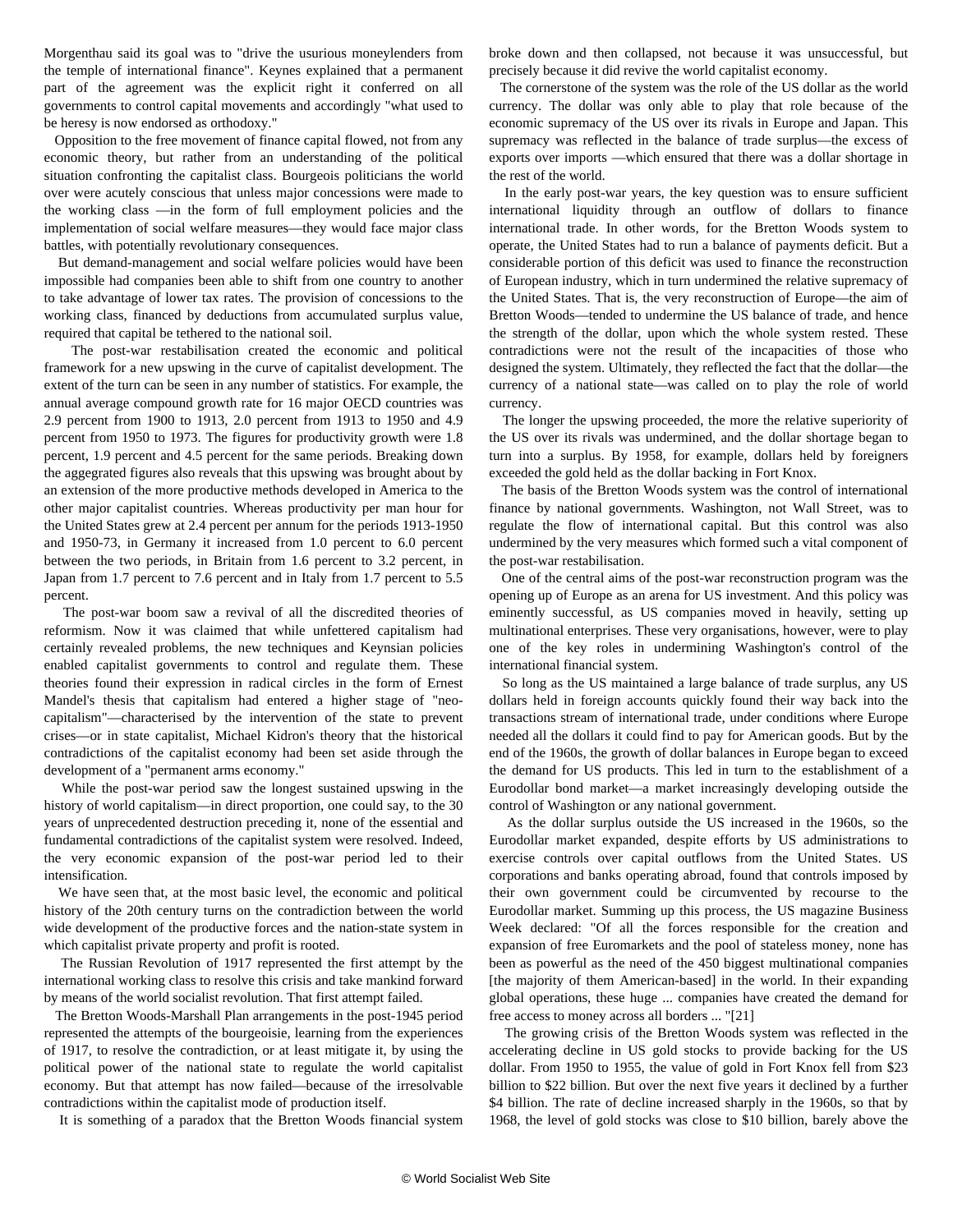<span id="page-9-0"></span>minimum considered necessary to keep the Bretton Woods system afloat.

 On New Years Day 1968, President Johnson announced a series of measures aimed at trying to cut the US balance of payments deficit and so halt the dollar outflow. Considered against the background of today's financial markets, they appear quite severe. All new foreign investment in Western Europe was to end, while investment in Great Britain, Australia, Canada and Japan was to be cut to 65 percent of its 1965-66 levels.

 The measures had almost no impact. They were to a great extent circumvented through the Eurodollar market, increasingly an international financial market. The outflow of capital from the United States continued, reaching nearly \$11 billion in 1970 and \$30 billion in 1971, compared to previous peaks of \$3.4 billion in 1960 and 1968.

 The Eurodollar market was steadily increasing in size, rising from \$9 billion in 1964 to \$44 billion in 1969 and \$80 billion by 1972.

 The final blow to the Bretton Woods system came on August 15, 1971 when President Nixon announced the removal of the gold backing from the US dollar. Fixed exchange rates between the currencies of the major capitalist countries were re-established under the Smithsonian Agreement at the end of 1971. However, the US dollar continued to come under pressure on international money markets and in February 1973, the fixed exchange rate system was abolished. Major currencies were allowed to float against each other.

 It is useful to consider the alternatives facing Nixon, to more clearly focus on the driving forces behind the collapse of the Bretton Woods system. What would it have taken to maintain the dollar-gold parity? The balance of payments deficit would have had to be cut dramatically, through restrictions on investment outflows and the erection of tariff barriers to slow the flow of imports. The flow of international liquidity would have been severely reduced, interest rates would have increased. In other words, in order to maintain the Bretton Woods system it would have been necessary to bring about a sustained recession. As soon as a revival took place in the world economy, all the factors which led to the crisis would have reasserted themselves.

 That is, to maintain Bretton Woods meant keeping the world economy in a permanent state of recession. To examine the issue in this way makes clear the historic significance of the end of the Bretton Woods system: it signified the first major breach in the national regulation of the world economy—a breach resulting from the very development of the productive forces the Bretton Woods arrangements had been designed to produce.

#### **The End of the Post-War Boom**

 The year 1973 saw the final abandonment of fixed currency exchanges. It marks another turning point in the curve of capitalist development. The inflationary crisis of the early 1970s was followed by the global recession of 1974-75—the most serious economic downturn in world capitalist economy since the 1930s Depression. By 1976, a recovery had begun, but there was no return to the conditions of the 1960s. The economic situation was characterised by steadily rising long-term unemployment and inflation.

 Many statistics point to the qualitative changes in world capitalism at this time. In the period 1974-83, for example, the profit rate of corporate businesses in the seven major advanced capitalist countries fell to below two thirds the level it had reached in the period 1960-69. The decline was even sharper in manufacturing businesses, where profit rates fell to below half the levels of the 1960s. Growth rates for the major OECD countries tell the same story, declining from 4.7 percent between 1968-73 to 2.6 percent between 1973-79. Productivity rates show a corresponding decline; from 4.0 percent growth between 1960-67, to 3.7 percent between 1967-73 to 1.6 percent between 1973-84.

 World capitalism did not just confront falling profits and mounting financial crises. These problems both gave rise to, and were to some extent the consequence of, the upsurge of the working class and oppressed masses in the period 1968-75. Potentially revolutionary situations emerged in a number of countries—in France, Chile, Portugal and Spain to name a few. This potential was not realised, due, above all, to the role of the Stalinists and social democrats, assisted at every stage by the various middle class radical tendencies. They worked to prevent the wave of militancy from becoming a direct challenge for power. The counterrevolutionary role of the Communist Party in France in the May-June 1968 events has been well documented, but it was repeated in country after country.

 The bourgeoisie was able to cling to power, but it was not able to resolve the economic crisis whose arrival had been signalled by the turbulence of the early 1970s. The decline in the rate of profit signified the exhaustion of a production regime based on assembly-line methods. There were attempts to impose speed-up and extract greater productivity, but these only provoked greater militancy and factory revolts.

 Capital had to devise entirely new methods of production, able to significantly lower costs and increase labour productivity. Such methods, necessary from the standpoint of the interests of capital as a whole, did not emerge smoothly as the result of a plan, but out of violent struggles on the market.

 The first response of manufacturing industry to a crisis of profits is not to introduce new methods of production—that involves considerable risks—but to try to maintain prices through monopoly dominance of industry and to sustain those prices with a general expansionary government policy. Manufacturing industry in the mid to late 1970s was able to compensate, to some extent, for falling profit rates through rising inflation. While the profit rate as a whole declined, the effects of this decline were unevenly distributed. Manufacturing profits were sustained by inflation. However the profits of the banks, which lent money to industry, were being severely affected, so much so that in the late 1970s, real interest rates turned negative.

 To the extent that the bourgeoisie had not brought the political situation under control, this had to be tolerated. But once the social democrats and Stalinists had done their work in ensuring restabilisation, a shift in orientation took place. This was signalled by the coming to power of the Thatcher government in Britain and the elevation of Paul Volcker as chairman of the US Federal Reserve Board in 1979, followed by the installation of the Reagan administration in 1980. Volcker had come to power on a program of squeezing inflation out of the system, that is, of asserting the dominance of finance over industrial capital and restoring profitability to the banks.

 Under Volcker's program, US long-term real interest rates began to rise rapidly: from 1.5 percent in 1980, to 3.1 percent in 1981 and then to a high of 8.1 percent in 1984, thereafter falling back to between 5 and 6 percent for the rest of the 1980s. The program had a devastating impact in the early 1980s; real GNP growth came to a virtual halt, unemployment rose to 10 percent on official levels—and much higher unofficially—and industrial production fell by about 10 percent. Volcker's measures were followed by the Thatcher government in Britain, implementing the dictates of the banks and the City of London.

 The intervention of finance capital forced all sections of industry to confront the implications of the fall in the long-term rate of profit. Two interconnected processes were set in motion: the drive for sources of cheap labour and the development of new production technologies which cut costs by eliminating vast areas of labour, first in the production process and then in management and information systems.

 The drive for cheap labour began in the late 1960s and early 1970s in the textile and micro-electronics industries. Companies began to outsource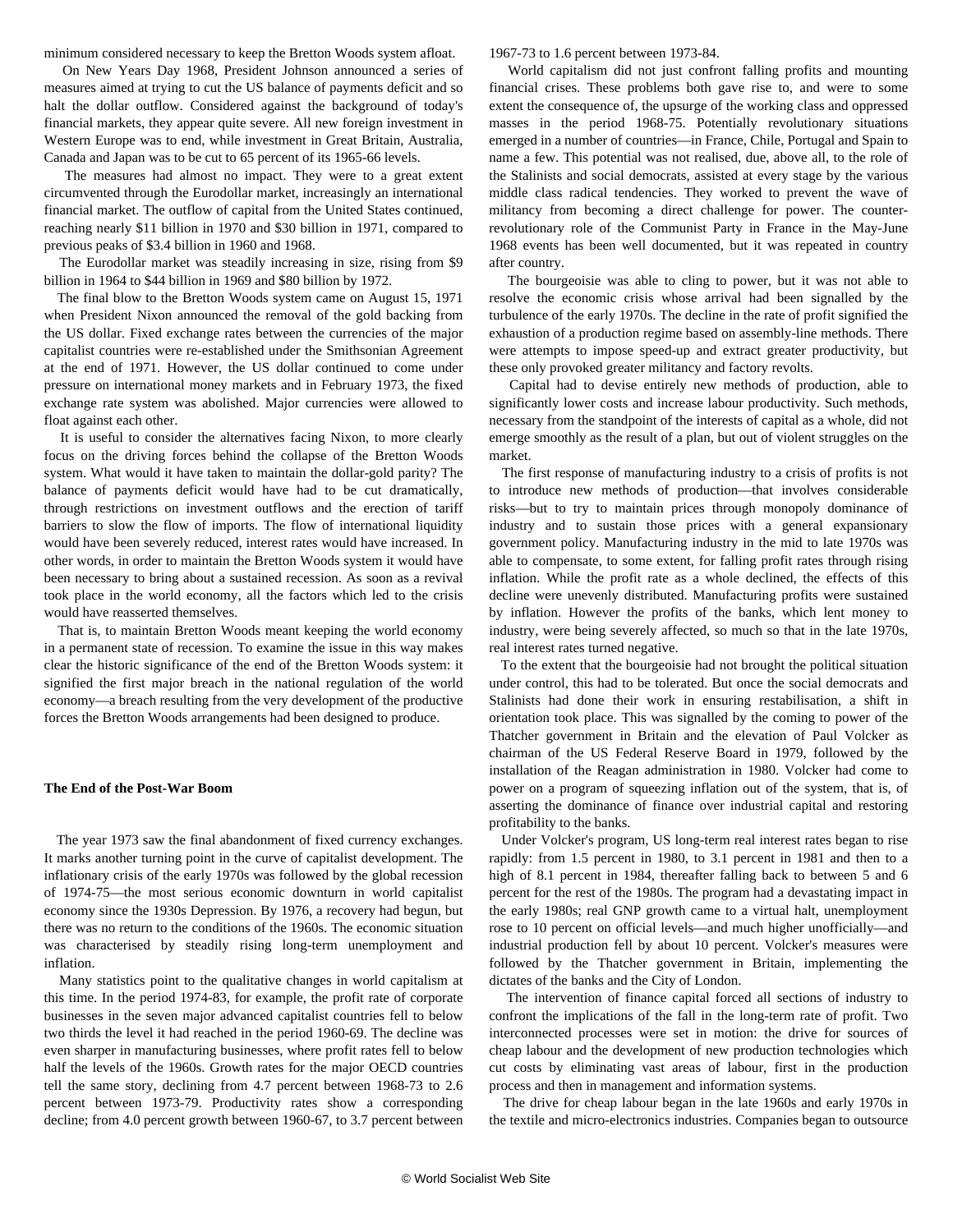<span id="page-10-0"></span>components and set up total offshore manufacturing. Previously unified production processes were broken up, disaggregated and dispersed, to take account of cost savings, especially in Latin American and South-East Asian countries, where dictatorships maintained cheap-labour conditions. Components for a range of commodities, from computers to cars, were manufactured and assembled in any number of countries. Industrial processes, once carried out in one plant, were now dispersed all over the globe.

 What began as a series of measures to reduce costs in various industries has now become a new system of production. The central factors which have made this possible have been dramatic reductions in the costs of transport and communications. Between 1930 and 1990, for example, the average revenue per mile in air transport fell from 68 US cents to 11 cents, in 1990 dollars. The cost of a three minute telephone call between New York and London fell from \$244.65 to \$3.32. Between 1960 and 1990 the cost of a unit of computing power fell by 99 percent. The unit cost of sea freight fell by 70 percent, in real terms, from the beginning of the 1980s to 1996.

 Many statistics point to the vast change in the structure of the world capitalist economy over the past two decades. It is necessary to cite some of them, if only to refute the ridiculous assertions of the radicals that nothing much has altered since 1913. It is certainly true that the pre-World War I ratios of exports to GDP, and of financial outflows to GDP, for the major capitalist countries are comparable to those of today. But to simply focus on these figures as a measure of global integration is to ignore the qualitative changes resulting from foreign direct investment and the development of the multinational and transnational corporation.

 In the past, global integration took the form of arms length transactions, either as trade or investment. It was a market operation. Today, global integration of economic processes increasingly takes place within the framework of corporations as an internal operation. Their importance is expressed in the growing significance of foreign direct investment (FDI)—the establishment of new factories and industrial plants by transnational corporations.

 In 1996, the global stock of FDI was estimated to be \$3,200 billion, having grown at twice the rate of total investment over the previous decade. Between 1991 and 1996, FDI flows increased at a rate of 12 percent per year, while exports rose by 7 percent per annum. By 1995, 280,000 affiliates of transnational companies generated \$7,000 billion in sales, exceeding the global export of goods and services by 20 percent. According to the World Bank, the share in world output of multinational affiliates increased from 4.5 percent in 1970 to 7.5 percent in 1995, while their share in manufacturing output rose from 12 percent in 1977 to 18 percent in 1992. In the United States, intra-firm imports were more than 40 percent of total imports by the early 1990s. An estimated 70 percent of global payments of royalties and fees are transactions between parent firms and their foreign affiliates.

 A further key component of global integration is the emergence of a global financial market. According to the Bank of International Settlements (BIS) the average annual financial outflow, in the form of portfolio capital movements, was \$2.48 billion in 1975-70, rising to \$8.36 billion in 1980-84, \$35.6 billion in 1985-89 and \$214.6 billion in 1990-91. The exponential expansion in international capital flows has meant that world capital markets are no longer a series of interconnected national markets, but increasingly a single global entity.

 Since 1985 transactions in foreign currency and international securities have increased more than tenfold. According to the BIS, on an average day, currency to the value of \$1.5 trillion changes hands. These international flows dwarf the financial power of the central banks. In 1983, five major central banks held \$139 billion in foreign exchange reserves as against a daily turnover of \$39 billion. However, just three years later, the two were roughly even in size. By 1992, the positions were reversed: the central banks held \$278 billion in reserves while daily trade averaged \$623 billion. Since then daily foreign exchange transactions have more than doubled.

 The globalisation of production is not merely an increase in international economic activity. It represents a qualitative change in the structure of the world capitalist economy. Capital, Marx explained, exists in three forms: as money capital, productive capital and commodity capital. The selfexpansion of capital takes place through the metamorphosis of capital through these forms.

 Money capital is used to purchase productive capital (machinery and raw materials) and labour power, brought together in the production process. The commodities produced are then sold, and money capital resumes the process of expansion.

 In all three transitions—from money capital to productive capital to commodity capital (and back to money capital)—we have a qualitative change. But in only one of them is there a quantitative change: that is in the transformation of productive capital into commodity capital. Here, there is an increase in the value of capital, the source of which is the surplus value extracted from the use of the labour power of the working class in the process of production.

 The history of capitalist production can be considered as the internationalisation or globalisation of these three forms of capital. The increase of international trade in the 19th century, and above all, the sale on the world market of commodities produced by capitalist firms and factories, saw the internationalisation of commodity capital. The development of international investment and the emergence of an international banking system in the latter part of the 19th century saw the internationalisation of capital in the money form. But even as these vast changes were taking place, capital in the productive form remained within the confines of the national state.

 Raw materials were purchased on world markets, commodities were sold internationally, capital investments were made on an international scale. But productive capital was not globally mobile.

 One of the clearest expressions of this fact is the mass migrations of labour which took place—the mass migration to the United States in the early part of this century and the migration to Australia after World War 2 are two examples.

 Productive capital, tethered to the national soil, had to draw labour to its place of location. Now productive capital is able to move around the world to minimise its cost structure. Of course, this involves more than cheap labour. As far as each individual section of capital is concerned, the issue is not just how much surplus value it extracts, but to what extent can it reduce its costs, relative to its rivals, in order to increase its share of the surplus value produced by capital as a whole. Therefore, many other factors besides the relative cheapness of labour determine where productive capital will be sited.

 Moreover, changes in technology and communications mean that whole production processes, which were once aggregated, can now be disaggegrated, so that costs are reduced. In other words, an even finer international division of labour now takes place. Whereas in the past, planning and design departments would have to be situated in close proximity to manufacturing sites, now they can be situated continents apart, yet with computer-aided design methods and high-speed communications, function as if they were in adjoining buildings.

 In the past, the sphere of operations of productive capital was the national-state. Raw materials and labour, as well as machinery, may have been brought in from outside, and the commodities produced may have been sold internationally, but the process of surplus value extraction occurred within the confines of a given national state. This is no longer the case. Surplus value is extracted by productive capital on a global scale.

 This qualitative transformation has truly far-reaching political implications, which can only be indicated here. Above all, it spells the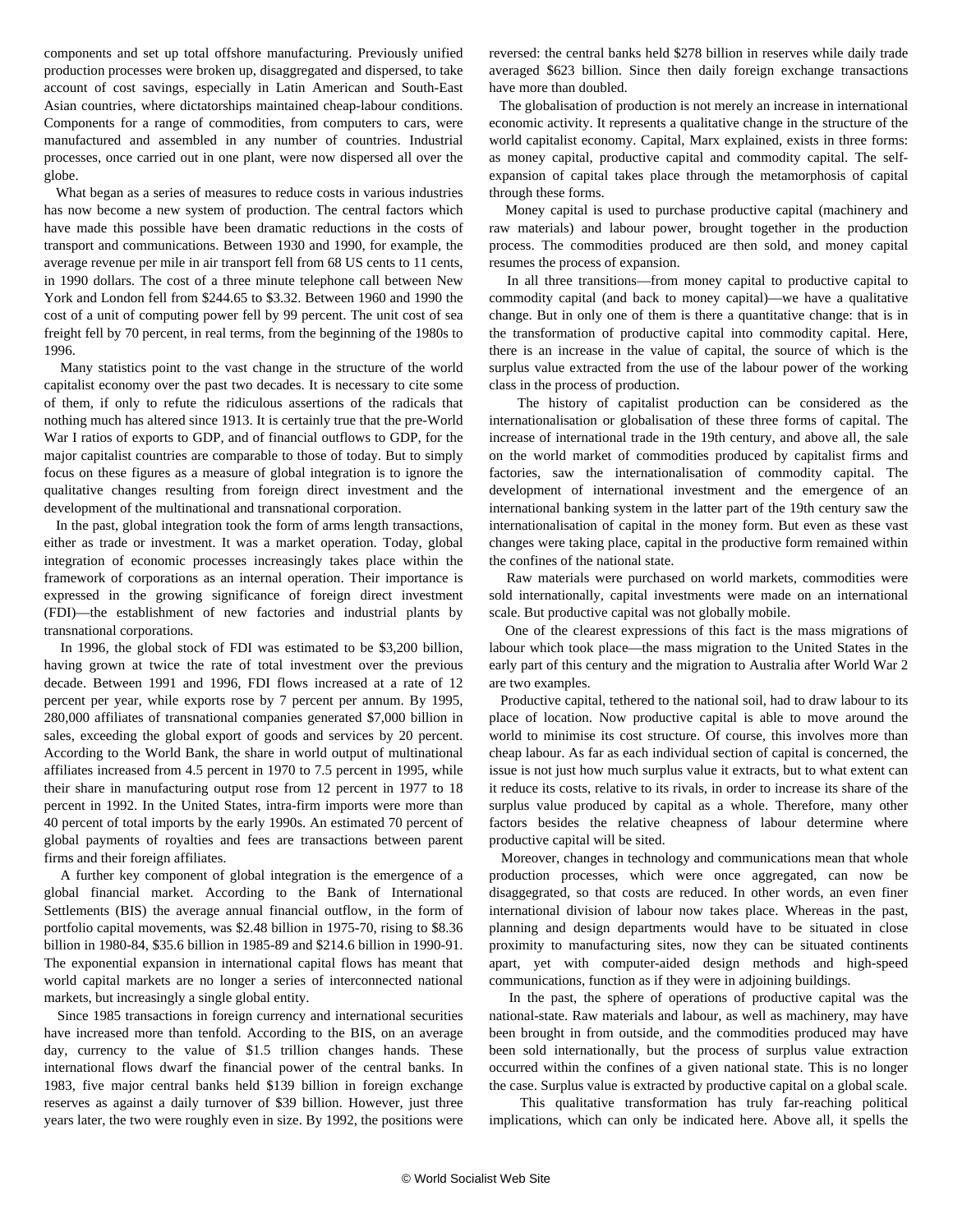<span id="page-11-0"></span>complete collapse of all national-reformist perspectives that the social position of the working class can be maintained within the framework of capitalism.

 At the most fundamental level, reformist politics—the programs of the social democratic parties and the trade unions—consisted of the application of political pressure to capital via the national state. This pressure secured concessions financed, in the last analysis, from the surplus value extracted by capital within the confines of that state. That is, reformist politics based itself on the relative immobility of productive capital. It sought to use the power of the national state to impose a tax on capital. Those conditions have now ended. And it is not merely a question of capital moving offshore to cheap labour countries. Capital can now move from one region of a country to another, or from one nation to another, according to the cost advantages of each area. The major source of pressure on the social welfare state in Europe, for example, is not cheaper labour countries in Asia, but the United States, and, within Europe itself, Great Britain.

 The globalisation of financial capital means that each section of capital, even if its individual operations are confined within a given national market, is under pressure to return a rate of profit in line with international standards. Those companies which do not do so, will find that globally mobile shareholders' funds will shift out of their stocks—thereby lowering their price on the market and raising the cost of new capital—or that credit rating agencies will lower their rating, lifting the interest rate at which they can borrow. In other words, the existence of transnational money and capital markets is, in some ways, an even more decisive factor in the erosion of the national ties of capital, and the consequent collapse of reformist politics, than globalised production.

#### **Origins of the Present Crisis**

 In considering the historical significance and implications of the globalisation of production, we must examine the impact of the enormous development of the productivity of labour in this phase of capitalist development. Here we have to take account of the basic social relations of capital.

 All class societies are based upon the extraction of surplus labour. In capitalist society this process occurs through the wage contract. The worker sells labour power, his capacity to work, to the capitalist. The capitalist, like every other commodity owner, has the right to consume the commodity he has purchased and receive its use value. The consumption of the capacity to work takes place in the production process. The use value of the labour power is that it is a source of surplus value.

 The worker reproduces the value of his labour power in a fraction of the working day. The value of labour added in the rest of the working day accrues to the capitalist. The overall mass of surplus value is conditioned by two factors: the number of workers employed and the relationship between the paid and unpaid portions of the working day. Clearly, the more workers are employed at a given level of exploitation, the more surplus value will be accumulated. The shorter the time taken by the worker to reproduce the value of his labour power, and the greater the portion of the working day which is unpaid, the greater will be the mass of surplus value extracted.

 Now let us consider the effect of technological advance. It increases the productivity of labour, enabling more to be produced within a given time, or the same amount within a shorter time, bringing about an increase in material wealth and laying the basis for an advance in society as a whole. But the development of the productivity of labour through technological advances has a contradictory effect. To the extent that a technological advance reduces the number of workers employed, then the mass of surplus will decline and the rate of profit will decline. On the other hand, to the extent that the amount of surplus value extracted from each worker who remains in the production process is increased, the overall mass of surplus value will increase, thereby increasing the rate of profit.

 This contradictory process is the source of the conflict between those who call for regulation of the capitalist economy, on the grounds that new technology is destroying jobs and will lead to a crisis, and those who maintain that technological advances are the mainspring of capitalist development, and that while they have produced great turbulence in the past, this has always been followed by capitalist expansion.

 The crucial issue is not the impact of technology as such, but the implications of the development of the social productivity of labour for the profit system. The introduction of new technology always destroys old and outmoded jobs and occupations. The question is whether it brings about an expansion in the mass of surplus value.

 We have seen that insofar as new technology reduces the number of workers employed, it will tend to reduce the mass of surplus value, while on the other hand, to the extent that it reduces the time taken to reproduce the value of labour power, it will increase the mass of surplus value, and so bring about an expansion of capital. Is it possible to say anything about the relationship of these two tendencies, or is the outcome indeterminate?

 To put the question another way: is it possible for capitalism to continuously overcome the tendency of the rate of profit to fall, by further developing the productive forces to increase the social productivity of labour and lift the rate of surplus value, or is there an inherent barrier to this?

 There is certainly no inherent barrier so far as the development of the productive forces is concerned. But there is a barrier, imposed by the social relations within which those productive forces are developed—the capital-wage labour relationship.

 The origin of surplus value is the difference between the paid and unpaid portions of the working day. Capital can increase surplus value in two ways: through the lengthening of the working day—and the production of what Marx called absolute surplus value—or by shortening the time taken to reproduce the value of labour power, the production of relative surplus value.

 Historically, capitalism began with the accumulation of absolute surplus value, via the lengthening of the working day. Specifically capitalist production began when new methods of production were developed to shorten the time taken within the working day to reproduce the value of labour power. The history of capitalist production involves the progressive reduction of this necessary labour. But this is, in its very essence, a contradictory process.

 Suppose that the working day of eight hours is initially divided in the following proportions: four hours of necessary labour (that is, four hours in which the worker reproduces the value of this labour power) and four hours of surplus labour, which is rendered gratis to the capitalist.

Suppose that the productive forces are doubled, so that the worker is now able to reproduce the value of his labour power in just two hours, rendering six hours of surplus labour to the capitalist. With a doubling of productivity, the amount of surplus value has increased by 50 percent.

 Suppose that productivity doubles again. The necessary labour time is reduced from two hours to one hour, and the surplus value rendered to the capitalist increases by one hour or 16 2/3 percent. In other words, every doubling of productivity decreases the rate of increase of the mass of surplus value extracted. To look at the question from another angle: as the development of the productive forces tends to cut the work force, thereby reducing the overall mass of surplus value, the compensatory effect of the increase in relative surplus value becomes smaller and smaller.

 This means that a point will be reached where the mass of surplus value will actually decline, as a result of the increase in the social productivity of labour. That is, the measures through which capital has, throughout its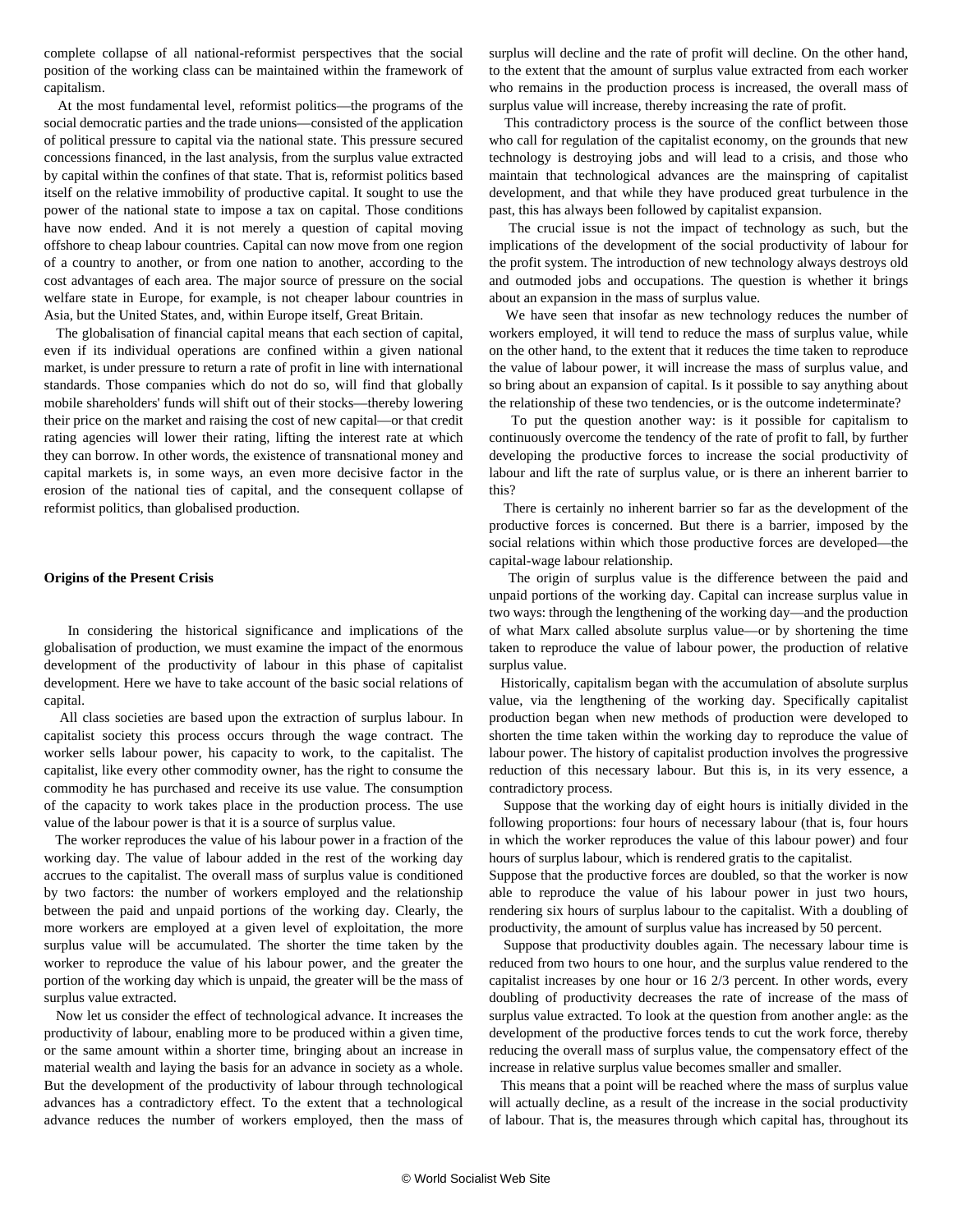<span id="page-12-0"></span>history, been able to overcome the tendency of the rate of profit to fall and make possible a new period of expanded capital accumulation, will eventually bring about a situation where the mass of surplus value declines. The crisis of capital accumulation is the result, not of insufficient productivity, but of the development of the productive forces and the advancement of the social productivity of labour.

 "Capital," Marx explained, "is the moving contradiction, [in] that it presses to reduce labour time to a minimum, while it posits labour time on the other side as the sole measure and source of wealth."[22]

 That is, while the sole source of surplus value, and hence profit, is the unpaid labour extracted from the working class, and this, not material production as such is the measure of wealth in capitalist society, the drive for profit sees the continuous reduction of labour time in the production process.

 Capital makes wealth relatively independent of the labour time employed on it, yet uses labour time as the "measuring rod for the giant social forces thereby created." This contradiction, Marx insists, creates the conditions to blow the whole system sky high.

 Marx has come under attack from various bourgeois economists who assert that his analysis is fundamentally flawed, because if it were true that the development of the productive forces gave rise to a crisis of the profit system, no capitalist would ever develop new technologies and production methods, as this would lead to his own profits being cut.

 Such arguments, however, ignore the most fundamental feature of the capitalist mode of production: it is a system of private ownership, in which social development is not the outcome of conscious decisions and planning, but of the actions of the individual sections of capital.

 The individual capitalist firm introduces new technology, not to increase the mass of surplus value from the working class, but to lower costs, to reduce its labour force, increase its market share and increase its profit at the expense of its rivals. Faced with this situation, other capitalists are forced to follow suit and develop new methods of production. The overall outcome of this process emerges behind the backs of the participants.

 When Henry Ford developed the assembly-line system, he did not do so with the intention of providing the means whereby the capitalist class as a whole could increase the overall mass of surplus value that it extracted from the working class. He introduced the new methods of production to reduce his production costs, capture a larger share of the market, widen the market, and thereby increase profits. But the spread of these methods did bring about an increase in the mass of surplus value and thereby provided the foundations for a new period of capitalist upswing.

 The question which immediately arises is the following: Can the new methods of production, based on the application of electronics and computer technology, bring about an expansion in the mass of surplus value, as did previous advances in the productivity of labour, and thereby create the conditions for an upswing in the curve of capitalist development?

 To answer this question it is necessary to draw out the essential logic of the development of industrial capitalism over the past 200 years. In its drive to accumulate surplus value, capital has now reduced necessary labour time to a mere fraction of the working day. This means that the further development of the social productivity of labour and the further reduction of necessary labour time, instead of overcoming the crisis of capital accumulation by increasing the overall mass of surplus value, will actually intensify it.

 Each capitalist firm is forced, by the pressure of competition, to introduce new technology and downsize its operations, above all, by reducing labour at all levels, in order to cut costs. Costs are reduced and output is increased. But as more and more firms adopt new technologies, the total amount of surplus value extracted by capital as a whole declines. This in turn leads to further competition in the market, adding to the pressure to introduce still further cost-cutting, which intensifies the overall crisis of surplus value accumulation. The deflationary process, while it takes the form of lack of demand or increasing competition in glutted markets, is the expression of a crisis in the accumulation of surplus value itself.

This crisis, which is induced by the increasing productivity of labour, signifies the breakdown of the capitalist mode of production—a breakdown characterised by the frenzied activity of capital on a global scale.

 As the overall mass of surplus value remains stagnant, or even contracts, so each section of capital strives to maintain or increase its share at the expense of its rivals by reducing its costs, developing new production methods, slashing its labour force, seeking out cheaper sources of labour, intensifying exploitation and so on.

 At the same time, capital as a whole demands that previous concessions to the working class, financed out of the accumulated mass of surplus value, must be clawed back. This is what lies behind the global assault on social welfare conditions—an assault driven on by global finance capital, demanding that every national government make available the best possible conditions for capital accumulation, on pain of losing investment funds.

 The crisis of the profit system, rooted in the contradiction between the productive forces and social relations of capitalist production based on wage labour, takes the form of an unprecedented global social polarisation in which, as Marx explained, the condition for the accumulation of wealth at one pole becomes the accumulation of poverty, misery and degradation at the other.

 The globalisation of production has prepared a new period of social revolution. This is the inevitable outcome of the vast changes in the structure of world capitalist economy over the past two decades—the culmination of processes stretching back over 200 years. In pointing to the inevitability of social revolution, we do not mean that it will arise in a certain manner, at a certain time, like the rising of the sun, but that it is inevitable in the historical sense. It is inevitable because the contradictions inherent in the capitalist mode of production cannot be contained within the framework of the old social relations.

 The crucial question, therefore, is on what strategy, on what program, must the struggle of the working class be developed.

 Of course, there are those who dismiss out of hand such a question, insisting that it is meaningless, because, they maintain, the working class has "disappeared" or is in the process of disappearing.

 If the globalisation of production has done nothing else, it has shattered the foundations of this assertion. The working class is not a class that performs a particular type of labour, but a class that stands in a definite social relationship to capital. The working class is that class with nothing to sell but its labour power, stripped of all ownership of the means of production and any independent means of support.

 The globalisation of production has meant that the capital-wage labour relation has become the truly universal social relation. Whole new sections of the working class have been created—in South-East Asia, China, Africa, Latin America and elsewhere—where none existed before. And in the advanced capitalist countries, vast sections of the population, who considered themselves to be middle class in the past, have been confronted with the reality that they are nothing more nor less than wage labour, to be hired and fired according to the needs and dictates of capital.

 The strategy and perspective of the working class—the overwhelming majority of the world's population—must be based, as Marx insisted in the Communist Manifesto, on the objective tendencies of development themselves.

 That is why the programs and perspectives of all the radical groups are so deeply reactionary. They all maintain that the nation-state retains its importance, and that the struggle of the working class must start with that fact.

A recent article by the American radical, Kim Moody, is a typical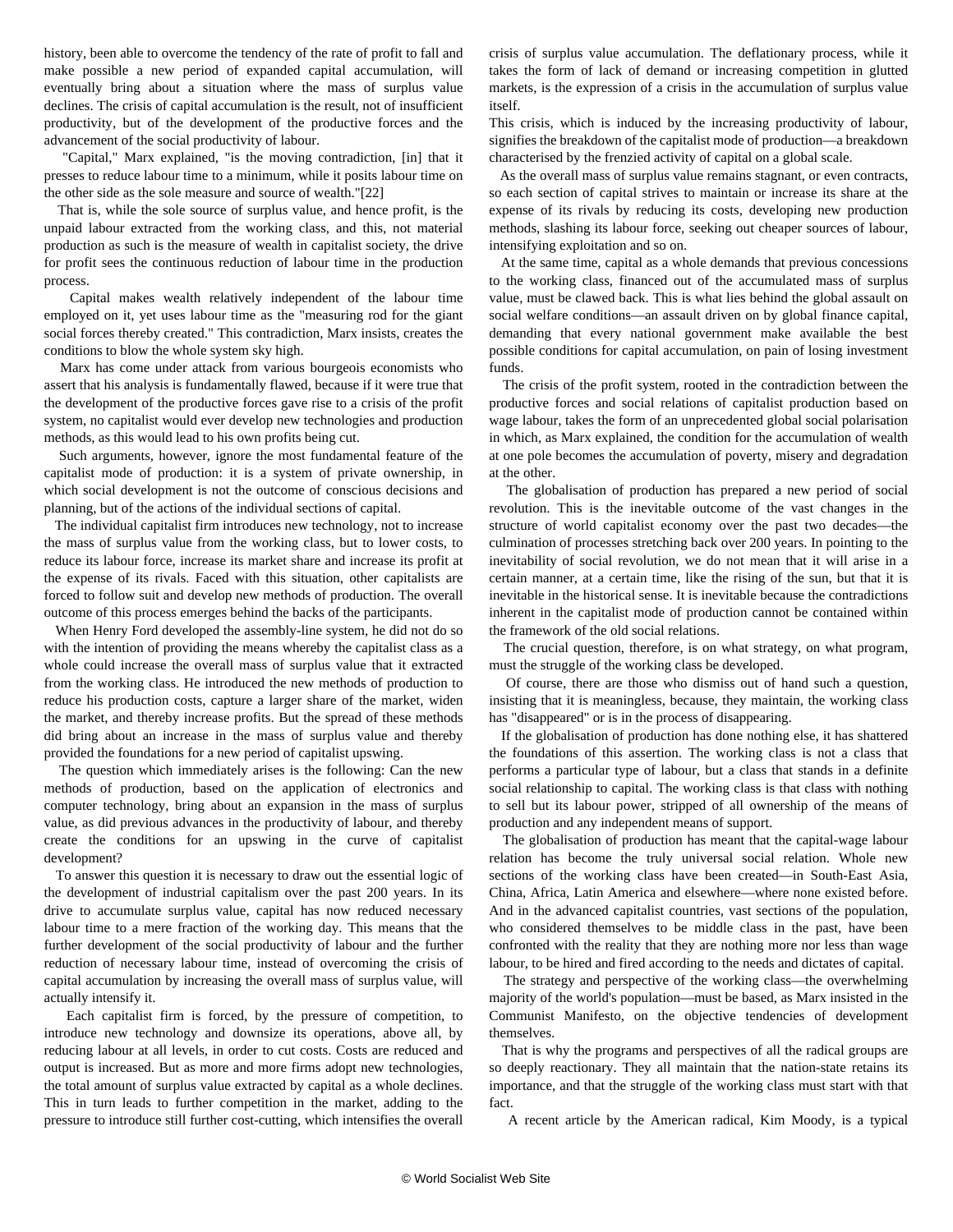<span id="page-13-0"></span>example. He writes: "Most of the struggle against the structures and effects of globalization necessarily occurs on a national plane. That, after all, is where workers live, work and fight. ... The most basic feature of an effective internationalism for this period is the ability of the working class to mount opposition to the entire agenda of transnational capital and its politicians in their own 'back yard.' For this agenda, too, is ultimately carried out at the national level."[23]

 The assertion that the nation-state is the arena where workers live, work and fight is completely bogus. Workers live and work in a particular geographical location. But this in no way implies that the political program for which they fight must base itself on the nation-state. Workers in a globally-organised transational company are situated in a particular location, within a nation-state. But the economic processes they are involved in bear no necessary relationship to that national state. They are determined on an international level.

 The nation-state, moreover, is not a geographical, but a political formation—a political structure created by the bourgeoisie to fight for its needs and interests. Workers live in a definite location. But the scope of their struggles is determined by social issues, not geography. The working class is neither a regional nor a national class. It is, by its very nature, an international class, created by the global movement of capital. It can therefore only advance its interests on the basis of a program—and through the creation of organisations and political structures—which express this essential nature.

 The nation state is an objective reality. But that is only the beginning, not the end of the question. For it is, to use the terminology of Hegel, a reality which has become irrational, and which must necessarily make way for a higher reality.

 The nation-state remains. But that is the very essence of the historical problem which has confronted mankind throughout this century, and which has risen up before it once again. The nation-state system, and the capitalist property relations for which it has provided the framework, gave a mighty impetus to the development of the productive forces. But these forces of production have completely outgrown that framework. Unless this contradiction is resolved, then a new period of barbarism, as terrible as the period from 1914 to 1945, threatens the whole of mankind.

 The radicals insist that globalisation is a myth or a propaganda campaign. Not only does this reveal their organic attachment to the national state, but likewise their deep-seated hostility to the socialist revolution. The globalisation of production is the most revolutionary factor in world politics today, because it is smashing up all the social, economic and political structures through which the bourgeoisie has maintained its rule. Some 150 years ago, Marx, when asked to explain his attitude to free trade, declared he was in favour, precisely because it "pushes the antagonism of the proletariat and the bourgeoisie to the extreme point" and "in a word, the free trade system hastens the social revolution."

 The globalisation of production is not only bringing the antagonism between the working class and the bourgeoisie to the "extreme point", it is creating the foundations for the construction of a socialist society.

 The essence of the struggle for socialism is to bring into being the next great step in the historical development of mankind: the assumption by man of conscious control of his own economic and social organisation. The establishment of socialism involves the negation of the whole prehistory of mankind in which he was dominated either by natural forces, over which he had no control because of the poverty of his means of production, or by the products of his own creation.

 Marx brilliantly described this latter phenomenon, which emerged with the development of capitalism, in the following way:

 "In history up to the present it is certainly an empirical fact that separate individuals have, with the broadening of their activity into worldhistorical activity, become more and more enslaved under a power alien to

them ... a power which has become more and more enormous, and, in the last instance turns out to be the world market."[24]

 This domination, he explained, would be overcome given two practical premises. "For it to become an 'intolerable' power, i.e., a power against which men make a revolution, it must necessarily have rendered the great mass of humanity 'propertyless', and produced, at the same time, the contradiction of an existing world of wealth and culture, both of which conditions presuppose a great increase in productive power, a high degree of its development."[25]

 Those two practical premises have been fulfilled. The world market bears down as an alien and intolerable power on the great mass of humanity. But its very development has created the conditions for its overthrow and the creation of a higher form of social organisation. With the development of the world market and globalised production we have the all-round interconnection and interdependence in production, consumption and all aspects of life of each individual with every other. And, at the same time, the development of a global financial system, the establishment of the most sophisticated means of communication, the development of statistical systems for analysing changes in market and economic conditions, the establishment of complex systems of production, planning and control within transnational corporations which span the globe, lays the foundations for the development of a planned world socialist economy in which production is controlled and regulated by the associated producers.

 With the expansion of the world market and the development of globalised production, the old mole of history has done its work. What, then, is the task ahead? To construct the revolutionary party which will, in Trotsky's words, "revolutionise the consciousness of the working class, just as the development of capitalism [has] revolutionised social relations."

#### **Notes**

 1. *The World Capitalist Crisis and the Tasks of the Fourth International*, pp. 48-49[back]

- 2. op cit., p. 58[back]
- 3. Hirst and Thompson, *Globalization in Question*, pp. 1-2[back]
- 4. op cit., p. 6 [back]
- 5. op cit., pp. 6-7, (Emphasis added)[back]

6. Chris Harman, "*Globalisation: A Critique in International Socialism*", December 1996, p. 28[back]

- 7. Hirst and Thompson op cit., p. 31[back]
- 8. *Workers Vanguard*, February 21, 1997[back]

9. Marx and Engels, *Selected Works*, Volume 1, p. 120[back]

10. op cit., p. 111[back]

- 11. op cit., p. 112[back]
- 12. Marx and Engels, *Selected Works*, Volume 3, p. 22,

(Emphasis added) [back]

- 13. Trotsky, *The First Five Years of the Comintern*,
- Volume 1, p. 83[back]

14. Trotsky, *War and the International*, p. vii [back]

15. op cit., p. x [back]

- 16. Trotsky, *First Five Years of the Comintern*,
- Volume 1, pp. 251-252 [back]
- 17. Trotsky, *First Five Years of the Comintern*,
- Volume II, p. 258 [back]

18. Trotsky, *The First Five Years of the Comintern*,

- Volume 1, p. 263 [back]
- 19. cited in Kolko, *The Politics of War*, p.252 [back]
- 20. Trotsky, *Writings 1933-34*, p. 161 [back]

21. *Business Week*, August 21, 1978 [back]

22. Marx, *Grundrisse*, p. 706 [back]

23. Kim Moody, *Toward an International Social-Movement Unionism*, New Left Review, No. 225, September/October 1997 [back]